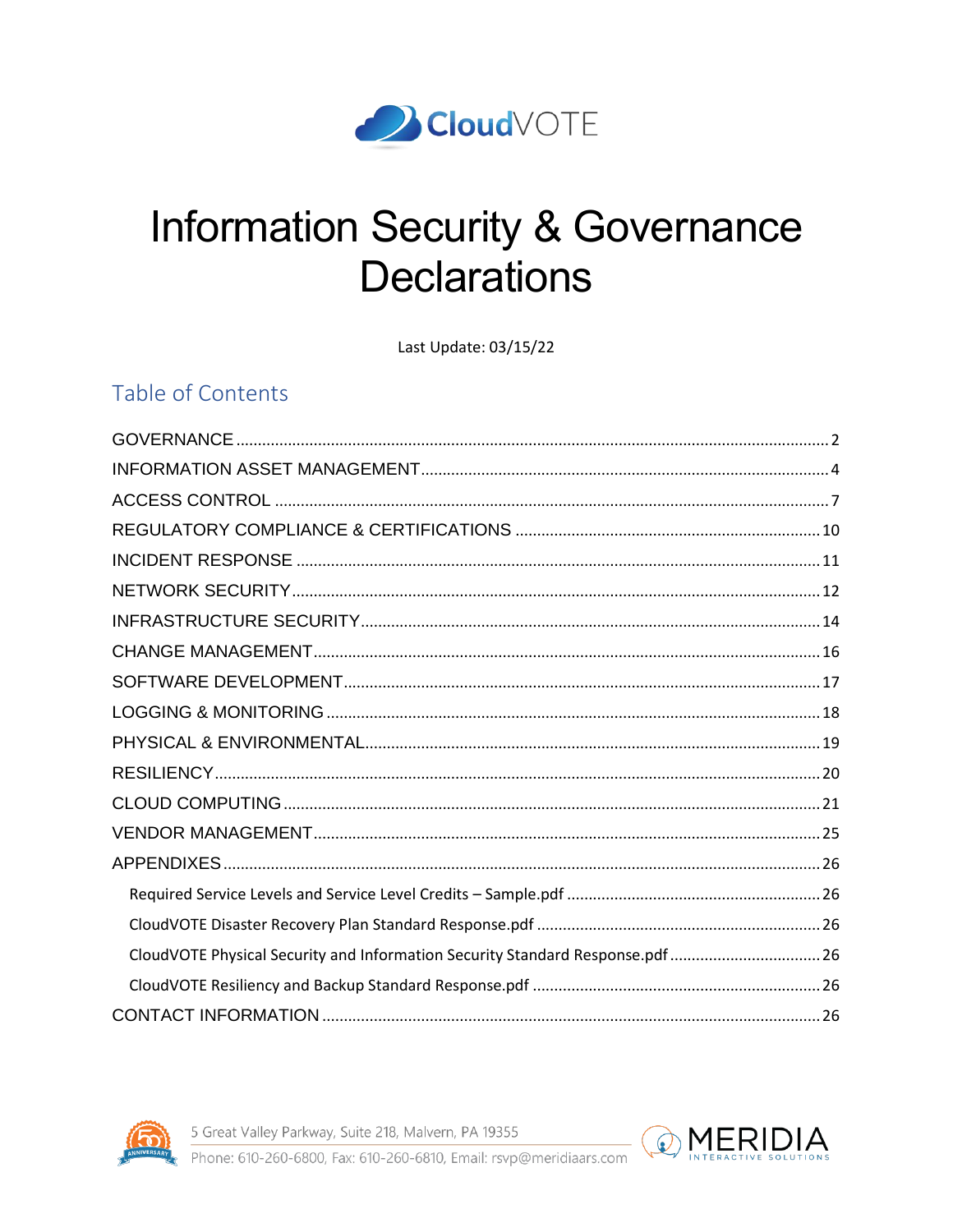# <span id="page-1-0"></span>GOVERNANCE

### **Q: Describe your organization's information security program, including the supporting governance policies, standard operating procedures, and roadmap for strategic initiatives and future investments.**

A: Our information security protocol relies on standardized training procedures, limiting employee access to Client information based on their job responsibility and scope of training, and regular training.

Meridia's development team and project managers are the only groups that, depending on the contracted responsibilities, may have access to the Client information, or data.

Typically, Client chooses their CloudVOTE usernames and passwords. Only the usernames are visible and available to assigned Meridia staff, who are restricted to only be able to reset the Client's password, but are never able to obtain it.

#### **Q: Describe your organization's internal audit, risk management, or compliance department responsibilities for conducting periodic audits of the design and effectiveness of internal controls, including frequency of audits and remediation activities.**

A: Meridia manages and mitigates risk in context of the CloudVOTE solution by ensuring that the policies and procedures set by Microsoft Azure's hosting platform are not compromised on company level.

Employee training, development quality assurance and security protocols are the main tools in maintaining minimal risk levels.

Periodic audits (quarterly and annual) ensure proactive approach to discovery of any security issues. We prioritize and immediately review incident logs and system reports to ensure the level of compliance and response contracted for the CloudVOTE system.

# **Q: Describe any pre-employment screening that your organization perform on workers (employees and contractors), such as: background checks, reference screenings, education verification, and drug testing.**

A: Meridia performs reference screening on all third-party (outsourced) resources. We do background checks, personal and professional reference review for all in-house resources.

All in-house resource screening is performed by HRM Consulting Ltd., Buffalo Grove, IL



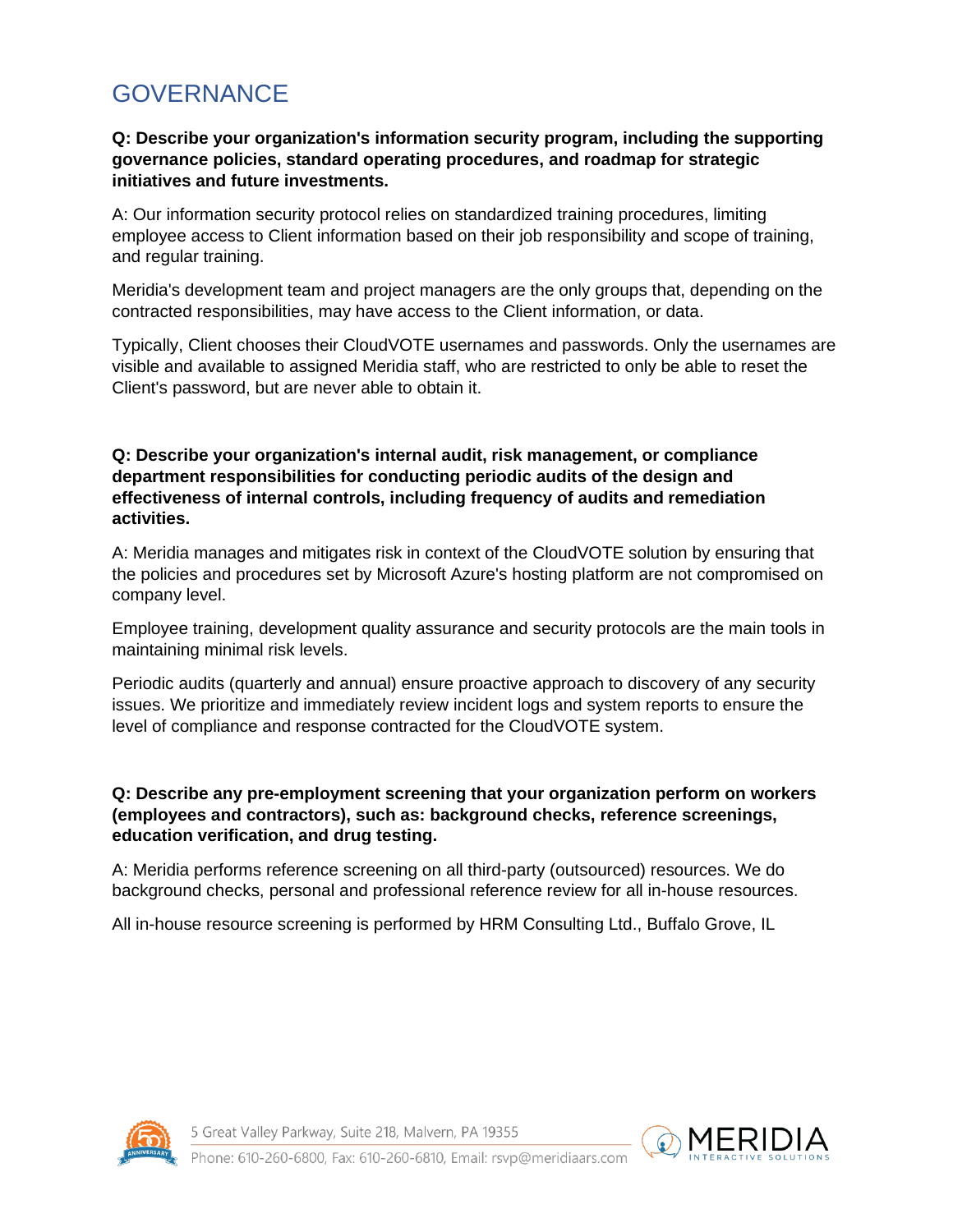#### **Q: Describe the security awareness training your organization provides to workers (employees and contractors), such as: Phishing, Spam, Virus/Malware, Social Engineering, AML, Acceptable Use, etc.**

A: Information security training covers phishing/spam, virus/malware, privacy and acceptable use programs.

Initial training is supplemented by ongoing updates on current threats and vulnerabilities, as well as periodic re-training for all employees.

# **Q: Describe your organization's record information management (RIM) process and how Client data is managed throughout the relationship and how it is returned and/or purged from internal systems at the end of the contract.**

A: Records are stored in a cloud-based service (Citrix ShareFile) with access restricted to assigned project managers and development team.

Records containing Client's personal, or sensitive information are returned, and local copies destroyed within five (5) business days of written termination of the contract.



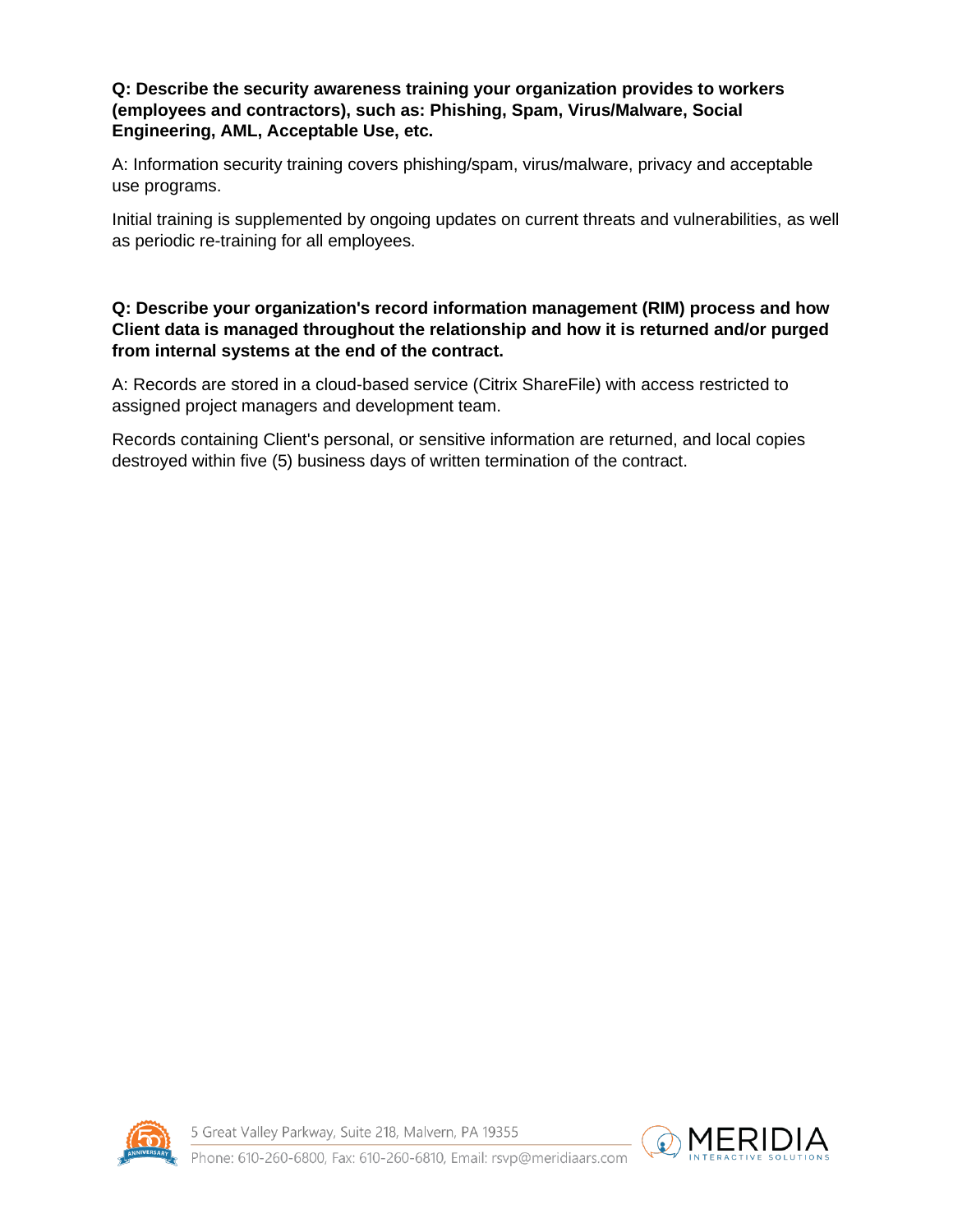# <span id="page-3-0"></span>INFORMATION ASSET MANAGEMENT

#### **Q: Describe the hosting model used to deploy your organization's product or service (e.g. Private/Public/Hybrid Cloud, On-Premise, etc.).**

A: Meridia deploys and hosts the CloudVOTE content management and audience response system on Microsoft Azure.

Client has two hosting options:

- 1) Shared/Multi-Tenant Hosting (default)
- 2) Dedicated/Single-Tenant Hosting (available upon request, at additional cost)

#### **Q: Describe your organization's commitment to data privacy including internal policies and procedures related to protecting personally identifiable information (PII) and Personal Health Information (PHI) that is provided to you by Clients.**

A: Client's CloudVOTE instances meet most information security compliance requirements. Read more at [https://www.cloudvote.com/security.](https://www.cloudvote.com/security)

CloudVOTE does not explicitly store any PII or PHI. On a case-by-case basis, based on specific agreements between a Client and Meridia Interactive Solutions, certain, limited PII can be stored in CloudVOTE for syncing (matching) the polling session information with Client's external LMS.

# **Q: Can Clients define the legal jurisdictions where their data can be transmitted, processed, and stored?**

A: Client's CloudVOTE deployment defaults to MS Azure US-East or US-West regional centers with automatic redundancy backups elsewhere in the US.

Per Client's direction and contract, their CloudVOTE instance can be hosted in any of the current MS Azure regional centers.

#### **Q: Describe your organization's data classification schema (e.g. public, confidential, proprietary, etc.) and the level of data protection applied for each designated class.**

A: - Public. general company information, publicly available on the website

- Limited protection. Generally accessible by website visitors, customers, and employees
- Confidential/Proprietary. Meridia R&D data, accounting & contractual information

- Restricted access. Employees have access to a limited number of designated documents and/or groups of documents depending on their assignment to an individual Client/Project.

- Owners and management has secure access to all documents and projects across all departments.



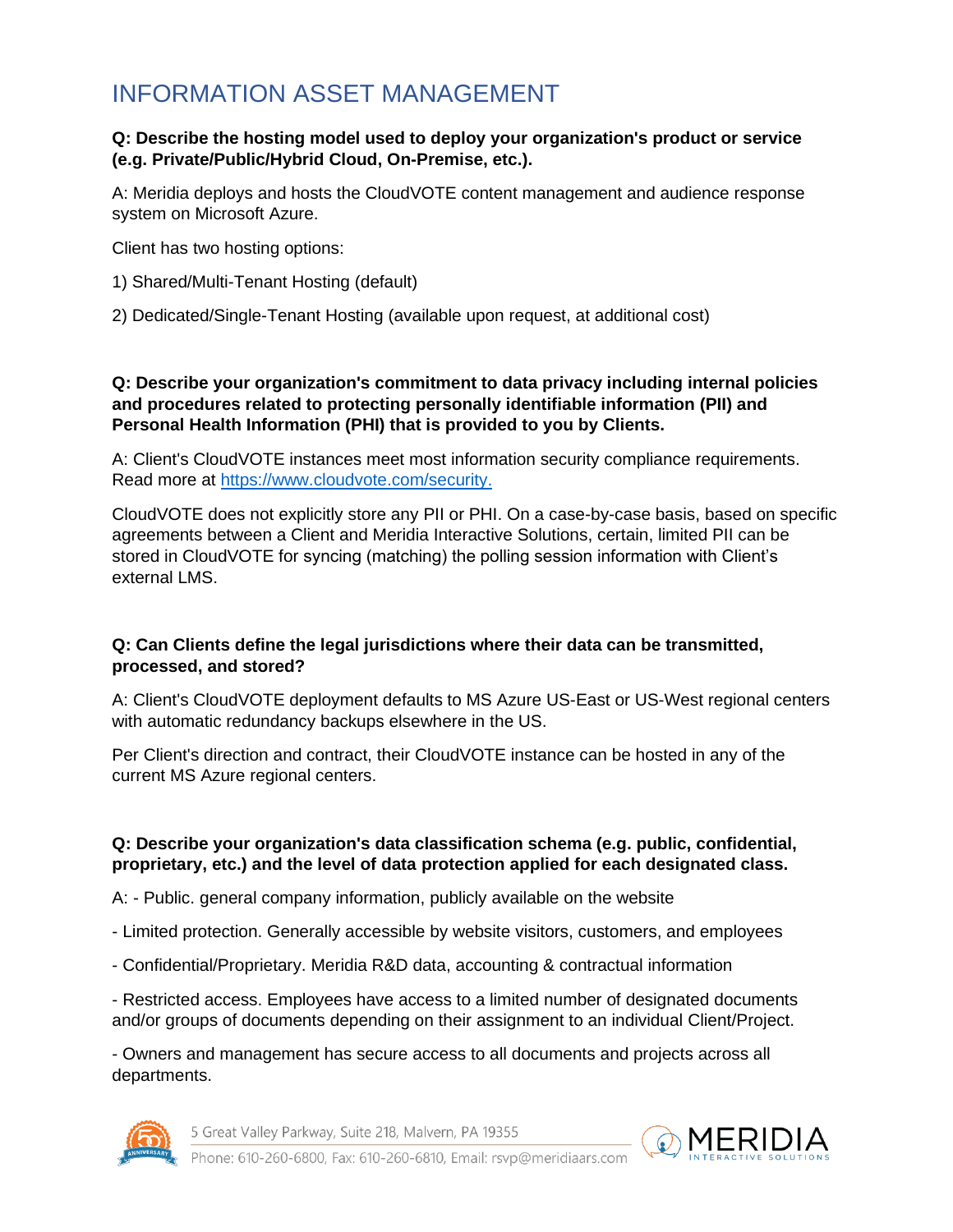#### **Q: Explain how your organization's product or service is architected to segregate customer data to ensure integrity and confidentiality.**

A: Client's information is segregated and protected in CloudVOTE's default (Multi-Tenant) environment by separation of databases and individual logins.

Client can opt-in (at additional cost) to deploy CloudVOTE to a Single-Tenant environment, dedicated exclusively to their instance.

### **Q: Describe your organization's encryption key management process and procedures (e.g. PKI, certificate authority, key distribution, and rotation).**

A: Software encryption keys are only distributed and included in the application development by and for dedicated personnel.

Encryption keys for the public website are not available to any employee and are not stored on the corporate network, or in file storage.

All Client information, private, confidential or security-related data is stored and encrypted in Citrix ShareFile.

# **Q: Describe how your organization uses encryption to protect confidential data while it is in transit, stored, or archived (for example in a backup system).**

A: Client's data is protected by Citrix ShareFile's integrated encryption methods. Meridia does not store any Client information, private, confidential or security-related data locally or outside of Citrix ShareFile system.

# **Q: Describe your organization's Data Loss Prevention (DLP) strategy and the control measures implemented to actively prevent unwanted egress flow of Client data.**

A: CloudVOTE is not hosted on-premise. Backup & Resiliency Standard Response documentation can be found at [www.cloudvote.com/security](http://www.cloudvote.com/security)

### **Q: Describe your organization's hardware and software inventory processes, procedures and tools and how they ensure that newly introduced hardware and software are accurately reflected.**

A: CloudVOTE is not hosted on-premise. Physical and Information Security Standard Response documentation can be found at [www.cloudvote.com/security](http://www.cloudvote.com/security)



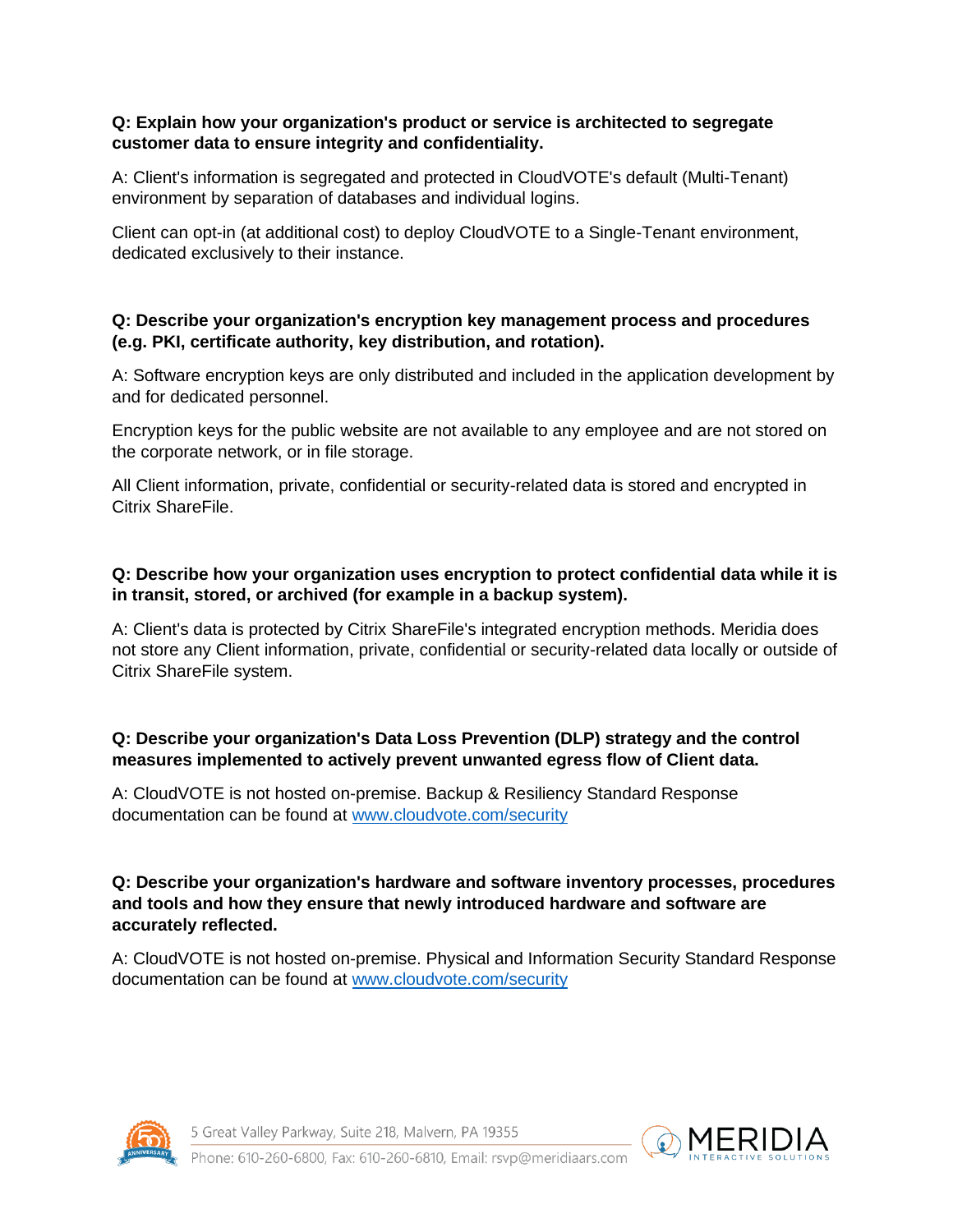### **Q: Describe the processes in place to detect rogue devices and software when they are introduced in the environment.**

A: CloudVOTE is not hosted on-premise. Physical and Information Security Standard Response documentation can be found at [www.cloudvote.com/security](http://www.cloudvote.com/security)

**Q: Do you scan attachments in emails before they are placed in the user's inbox? If so, please describe how you scan and block all e-mail attachments entering the organization's e-mail gateway if they contain malicious code or file types that are unnecessary for the organization's business. Is this scanning done before the e-mail is placed in the user's inbox? Does this include e-mail content filtering and web content filtering?**

A: Meridia uses Standard Security & Protection measures and protocols in Office365. More information is available at: [https://products.office.com/en-us/business/office-365-trust-center](https://products.office.com/en-us/business/office-365-trust-center-security)[security](https://products.office.com/en-us/business/office-365-trust-center-security)



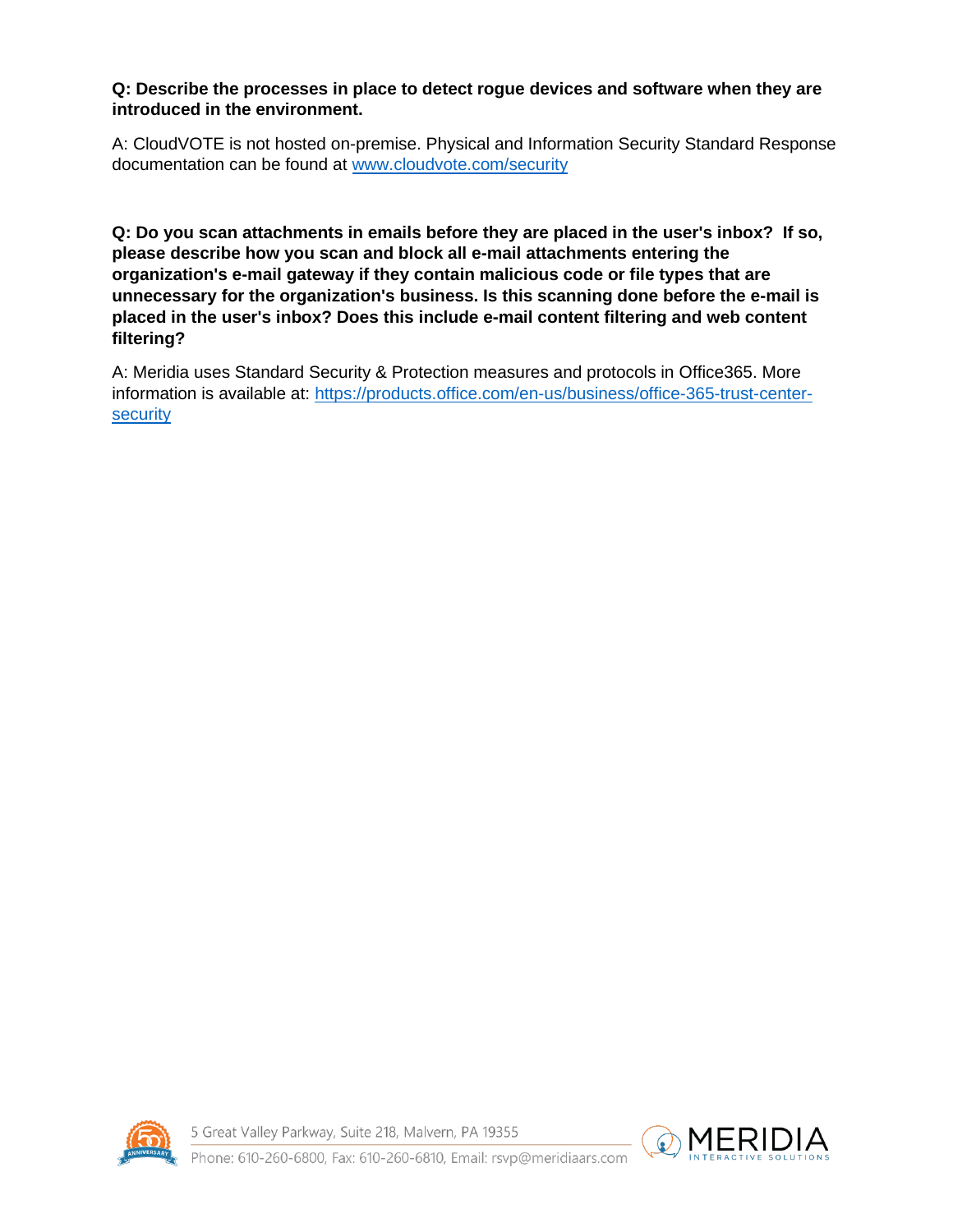# <span id="page-6-0"></span>ACCESS CONTROL

### **Q: Describe your organization's access provisioning process for new hires and transferring workers (employees and contractors), including how this is formally authorized and commensurate with their job responsibilities.**

A: Meridia assigns user access based on contractual requirements, regardless of the employee being a new hire, or an existing staff.

All CloudVOTE-related security concerns are addressed in Physical and Information Security Standard Response documentation at [www.cloudvote.com/security](http://www.cloudvote.com/security)

Each employee is given a domain username and password, which allows access to corporate data associated with their role & responsibilities.

If an employee is assigned to a specific Client/Project, they gain access to secure Citrix ShareFile location pertaining to the assignment.

Transferred and terminated employees lose access to their email, domain and all data immediately.

Access privileges are taken over by the immediate supervisor, on an as-needed basis until a replacement staff is identified and trained.

#### **Q: Describe your organization's access removal processes for terminated and transferred workers (employees and contractors), including how this is formally tracked and associated information assets are returned.**

A: Transferred and terminated internal (corporate) Meridia staff immediately loses access to all internal and external resources, including, but not limited to email, Citrix ShareFile, and domain resources.

All CloudVOTE-related security concerns are addressed in Physical and Information Security Standard Response documentation at [www.cloudvote.com/security.](http://www.cloudvote.com/security)

#### **Q: Describe your organization's process for managing inactive user accounts for both end users and administrators.**

A: Meridia holds internal (corporate) inactive accounts for thirty (30) days and removes them after sixty (60) days.

All CloudVOTE-related security concerns are addressed in Physical and Information Security Standard Response documentation at [www.cloudvote.com/security.](http://www.cloudvote.com/security)



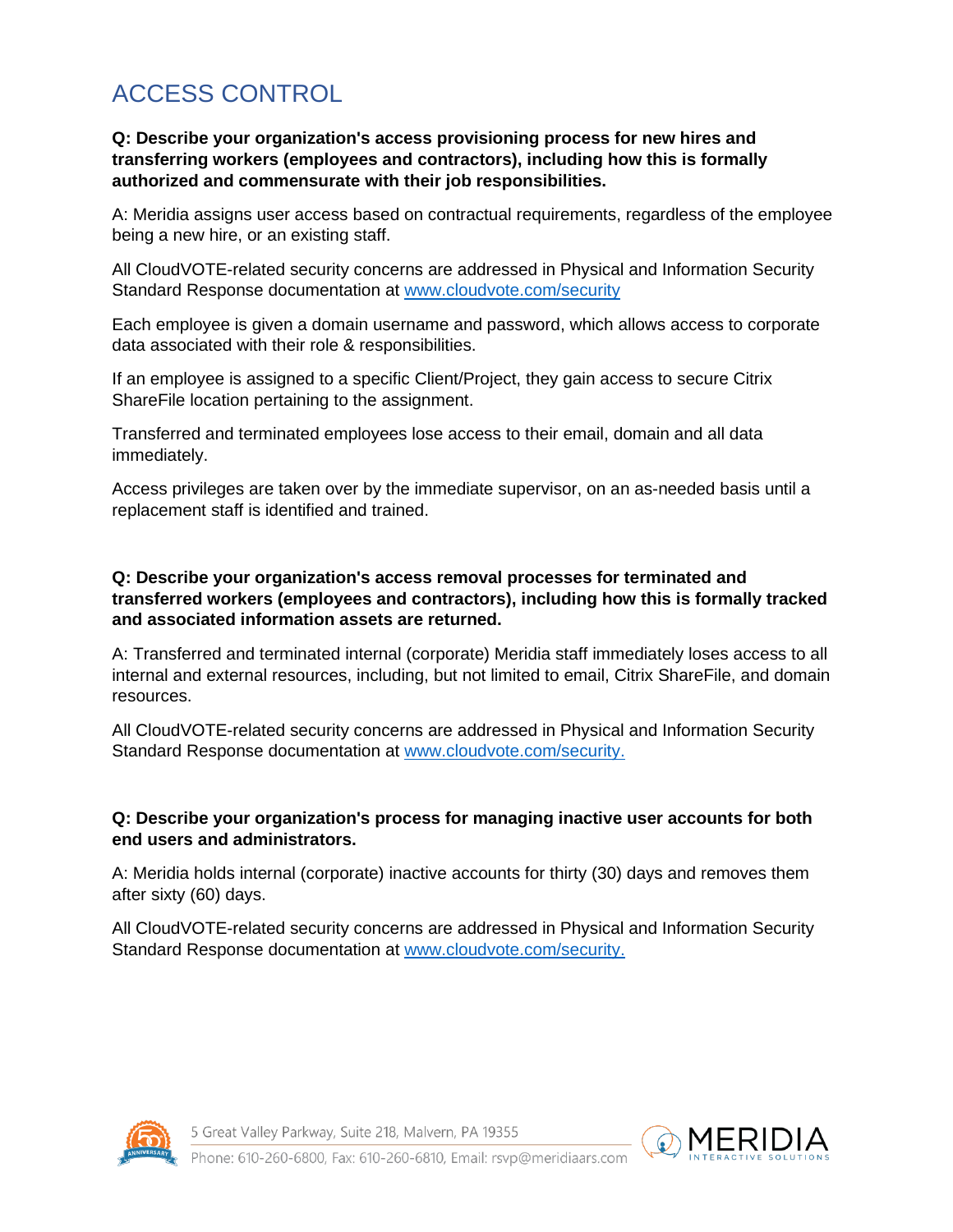#### **Q: Describe your organization's process for performing periodic account reviews, including frequency, responsibilities, and remediation action taken for inappropriate access identified.**

A: Meridia performs quarterly and annual account access review, as well as immediate review of any unauthorized access based on automated security reports and logs.

CloudVOTE account security concerns are addressed in Physical and Information Security Standard Response documentation at [www.cloudvote.com/security.](http://www.cloudvote.com/security)

### **Q: Describe how your organization restricts remote access to the company's network, including administrator access, direct database access, backdoors, APIs, or other methods that would allow non-standard access to Client-related data.**

A: Meridia ensures restricted access to company's premises, servers and network equipment, as well as strong password rules for workstation, Wi-Fi and network access.

CloudVOTE Microsoft Azure deployment security concerns are governed by Physical and Information Security Standard Response documentation at [www.cloudvote.com/security.](http://www.cloudvote.com/security)

### **Q: Describe what capabilities your solution or service has for access federation, multifactor authentication (MFA), and IP restrictions?**

A: Multi-Factor Authentication and IP access restrictions are available to all CloudVOTE tenants in both Single-Tenant and Multi-Tenant environment.

#### **Q: Describe your organization's minimum password requirements in terms of character length, complexity, history, rotation period, lockout, timeout settings, and how they are stored.**

A: Meridia can provide access restrictions based on soft-configured number of attempts and retry timeout.

Meridia uses Microsoft Entity Framework Core. The framework provides settings to set password length, expiry etc. restrictions.

CloudVOTE Microsoft Azure deployment security concerns are governed by Physical and Information Security Standard Response documentation at [www.cloudvote.com/security.](http://www.cloudvote.com/security)

**Q: Describe how your organization manages administrator-like accounts access, including the account checkout process, auditing, and how any shared account credentials are stored.**

A: CloudVOTE deployment uses Client-configured "Master" account for administrative access to all "Child" accounts configured for the Client's instance.

Audit logs can be sent to the Client directly, monitoring access and any potential security breaches.



5 Great Valley Parkway, Suite 218, Malvern, PA 19355

MERIDIA

Phone: 610-260-6800, Fax: 610-260-6810, Email: rsyp@meridiaars.com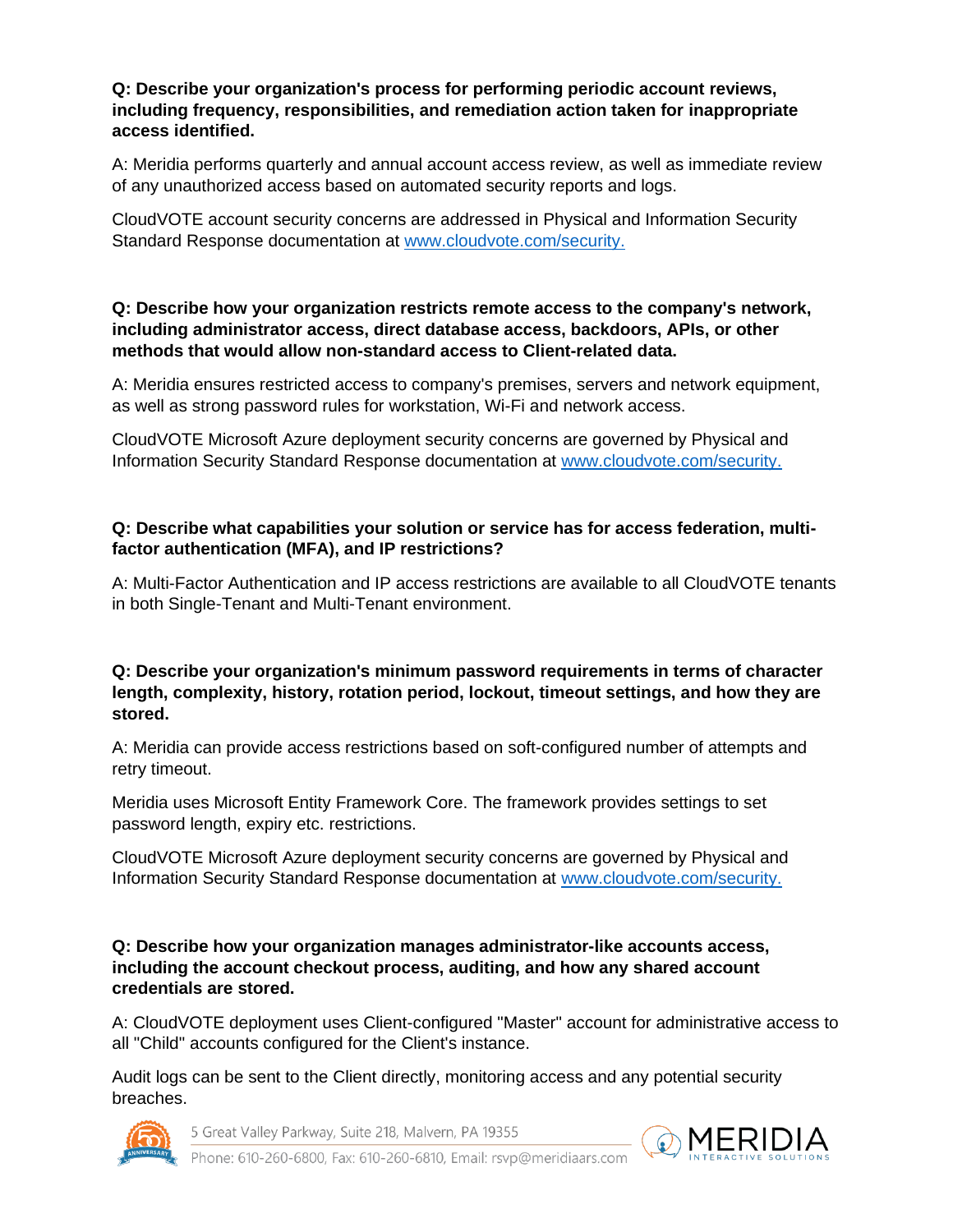#### **Q: Describe whether user or system accounts are shared amongst workers (employees or contractors) and the controls that are in place to prevent misuse.**

A: No. Meridia prohibits shared/system accounts on the internal (corporate) level.

CloudVOTE Microsoft Azure deployment security concerns are governed by Physical and Information Security Standard Response documentation at [www.cloudvote.com/security.](http://www.cloudvote.com/security)

# **Q: Describe the number of users and groups within your organization that will have access to in-scope systems that will process and store Client data.**

A: Meridia expects five (5) users to have some level of access to Client's data stored off premises, inside Client's CloudVOTE instance.

Three (3) of those users will have permanent access (individually separated from one another)

Two (2) users will be temporary and their access will be removed upon completion of the development phase of the project.



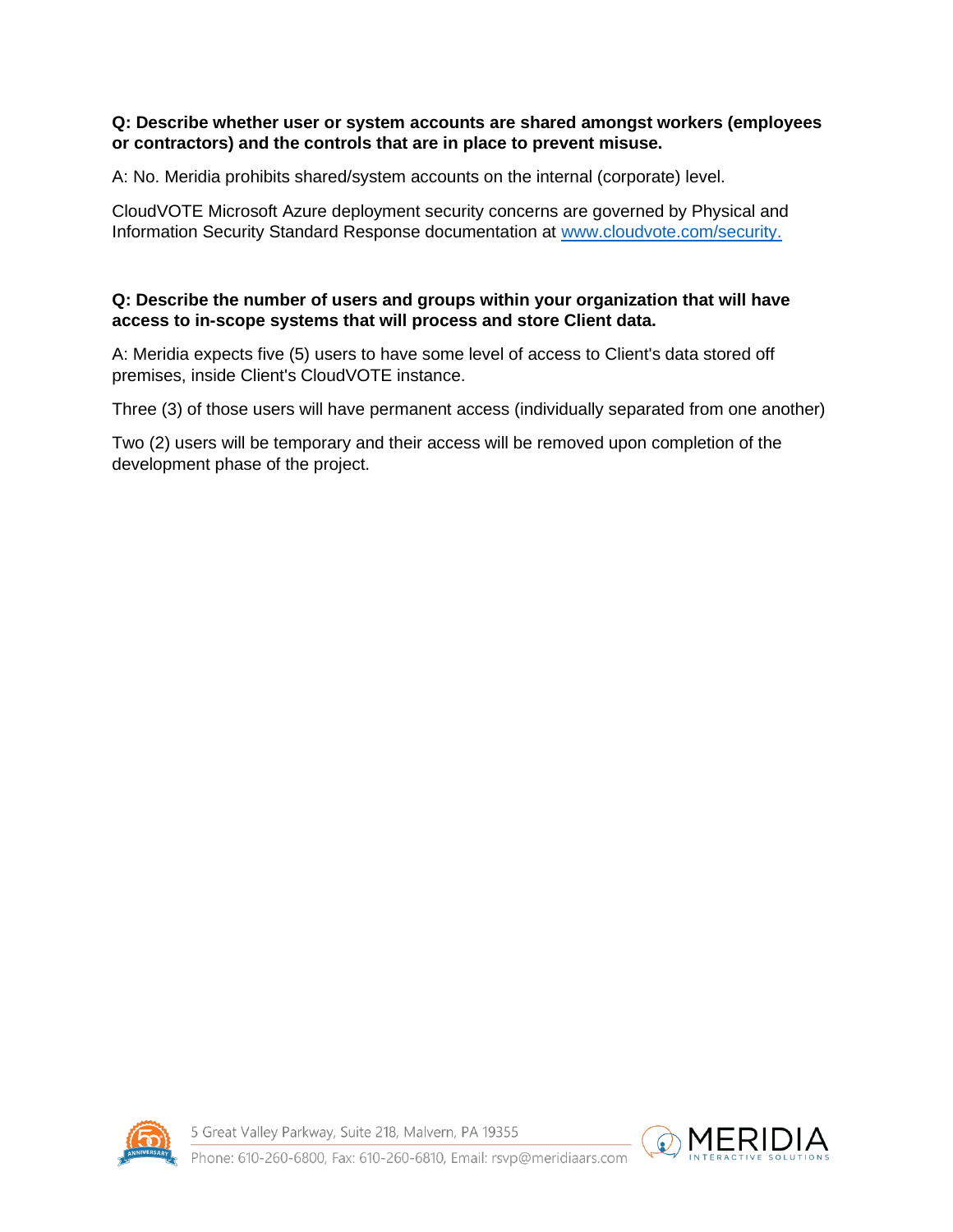# <span id="page-9-0"></span>REGULATORY COMPLIANCE & CERTIFICATIONS

# **Q: Describe any government regulation or industry standards that your systems or service complies with (e.g. PCI, ISO, SSAE-16, SOC2, etc.), along with related certifications. Please provide copies of the latest reports and/or certifications.**

A: CloudVOTE Microsoft Azure compliance and certification can be found via Physical and Information Security Standard Response documentation at [www.cloudvote.com/security.](http://www.cloudvote.com/security)

# **Q: Describe the type of audits your organization allows Clients to perform.**

A: N/A

CloudVOTE Microsoft Azure deployment audit restrictions are governed by Physical and Information Security Standard Response documentation at [www.cloudvote.com/security.](http://www.cloudvote.com/security)



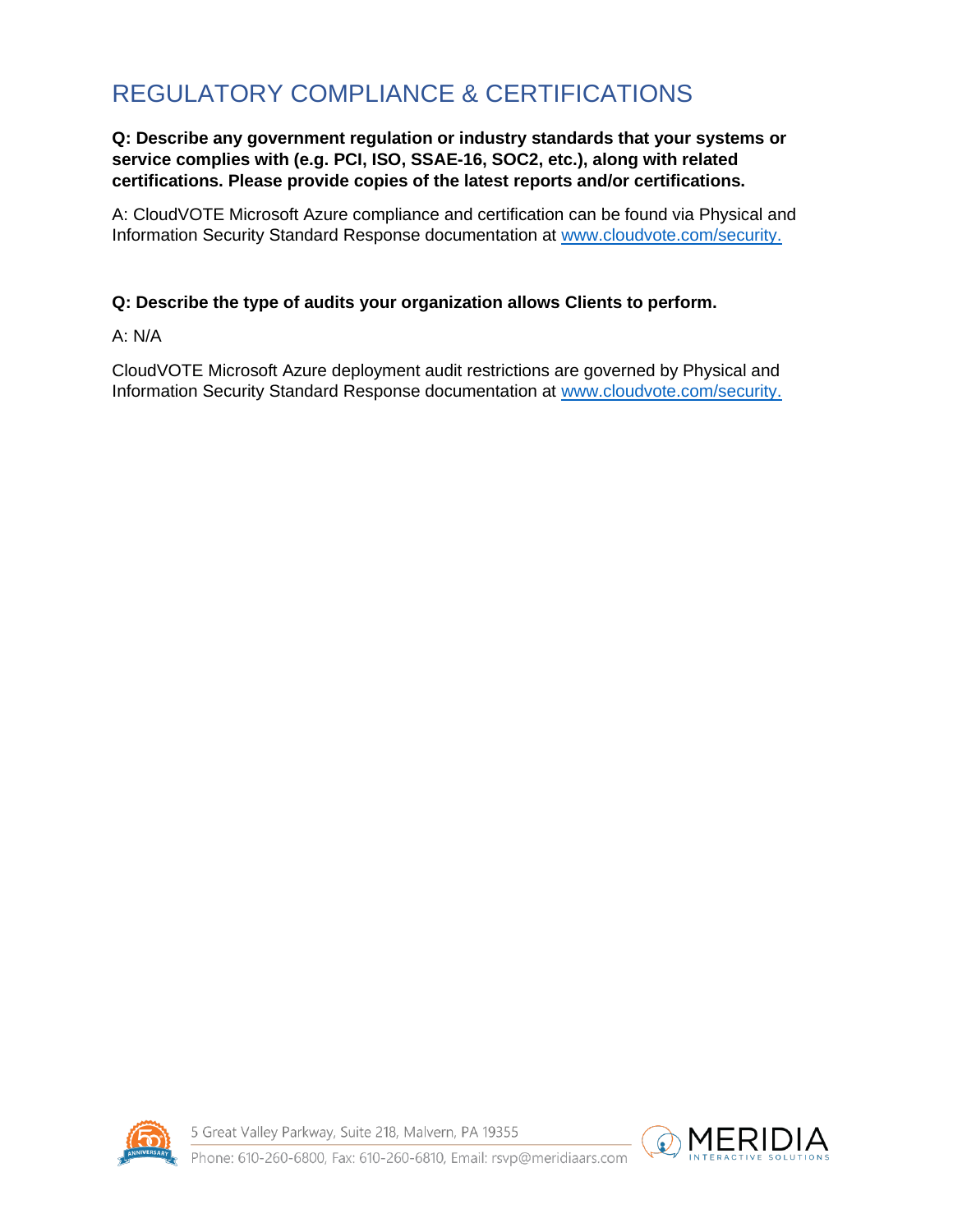# <span id="page-10-0"></span>INCIDENT RESPONSE

**Q: Describe your organization's incident and problem management strategy, including communication and escalation procedures followed by the Security Operations Center (SOC) or Computer Security Incident Response Team (CSIRT).**

A: CloudVOTE Disaster Recovery Standard Response can be found at [www.cloudvote.com/security.](http://www.cloudvote.com/security)

#### **Q: Describe how your organization tracks information security events to ensure they are reviewed, prioritized, assigned, and remediated in a timely manner.**

A: CloudVOTE Disaster Recovery Standard Response can be found at [www.cloudvote.com/security.](http://www.cloudvote.com/security)

# **Q: Describe when your organization will notify Clients of a security breach which may have resulted in the loss of Client data or the compromise of in-scope systems.**

A: CloudVOTE Disaster Recovery Standard Response can be found at [www.cloudvote.com/security.](http://www.cloudvote.com/security)

# **Q: Describe your organization's ability to produce electronic forensic investigative information that is authentic and unaltered.**

A: CloudVOTE Disaster Recovery Standard Response can be found at [www.cloudvote.com/security.](http://www.cloudvote.com/security)

# **Q: Describe how your organization will assist with any e-discovery, legal hold, and forensic investigation requests.**

A: CloudVOTE Disaster Recovery Standard Response can be found at [www.cloudvote.com/security.](http://www.cloudvote.com/security)



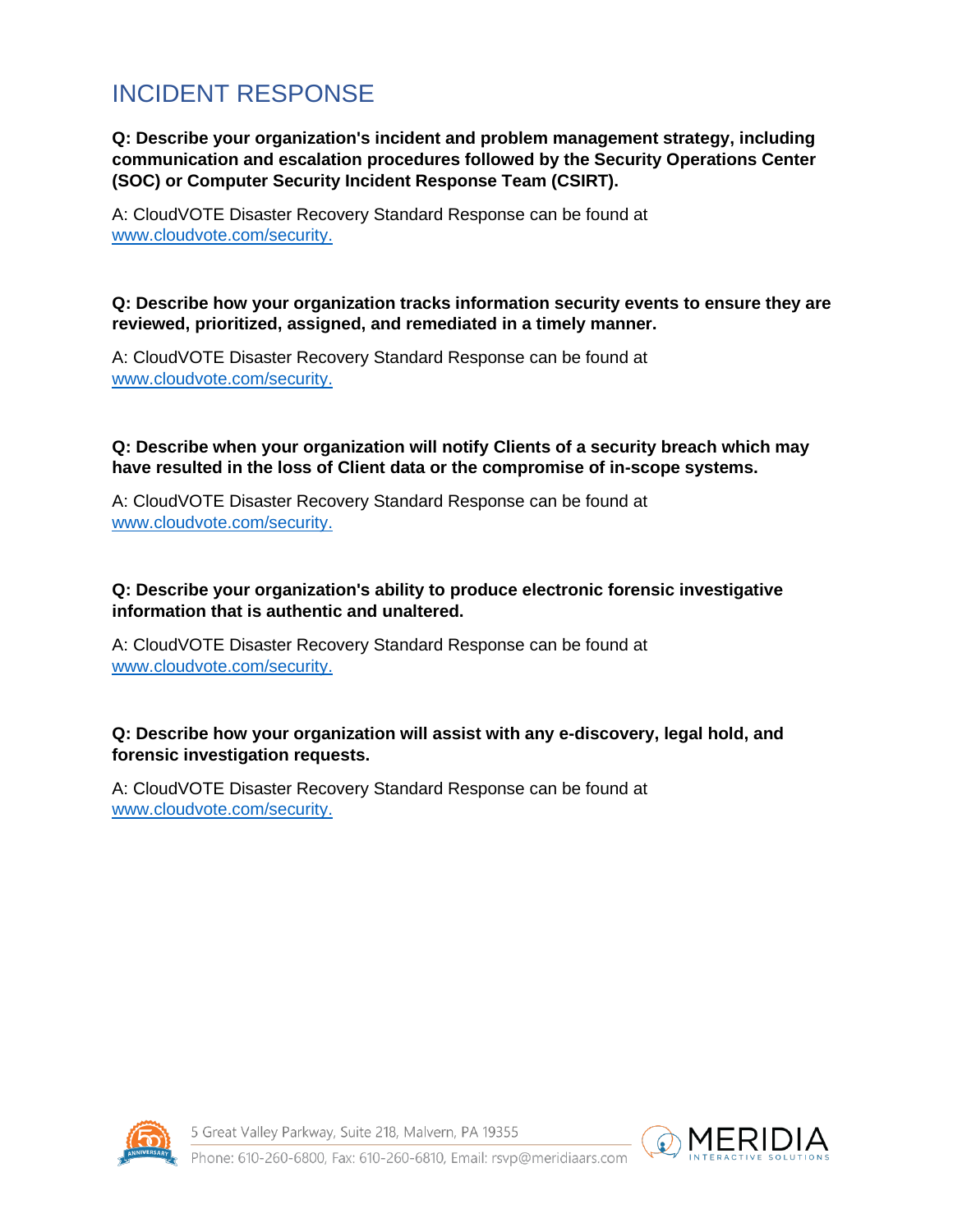# <span id="page-11-0"></span>NETWORK SECURITY

#### **Q: Describe the controls your organization has implemented to secure data communications (e.g. email, data transfers, etc.) to prevent unauthorized access.**

A: CloudVOTE Microsoft Azure deployment secure data communication rules are governed by Physical and Information Security Standard Response found at [www.cloudvote.com/security.](http://www.cloudvote.com/security)

#### **Q: Describe how your organization's network architecture and segmentation have been configured to support information security best practices.**

A: CloudVOTE Microsoft Azure deployment network architecture rules are governed by Physical and Information Security Standard Response found at [www.cloudvote.com/security.](http://www.cloudvote.com/security)

### **Q: Describe your organization's use of Firewalls, including Web Application Firewalls (WAFs) and how they have been set up to prevent unwanted access to in-scope system and Client data by both internal and external connections.**

A: CloudVOTE Microsoft Azure deployment use of firewalls is governed by Physical and Information Security Standard Response found at [www.cloudvote.com/security.](http://www.cloudvote.com/security)

#### **Q: Describe how your organization uses Intrusion Prevention Systems (IPS) and/or Intrusion Detection Systems (IDS), including how they have been configured to drop suspicious or unwanted network packets, and to alert on unauthorized ports, protocols and services.**

A: CloudVOTE Microsoft Azure deployment IPS and IDS rules are governed by Physical and Information Security Standard Response found at [www.cloudvote.com/security.](http://www.cloudvote.com/security)

# **Q: Describe your organization's approach to performing penetration testing, including the scope, frequency, who it is conducted by, and how risks are addressed.**

A: CloudVOTE Microsoft Azure deployment penetration testing is governed by Physical and Information Security Standard Response found at [www.cloudvote.com/security.](http://www.cloudvote.com/security)

# **Q: Does all your wireless traffic use Advanced Encryption Standard (AES) encryption with at least Wi-Fi Protected Access 2 (WPA2) protection? If not, please explain.**

A: Yes, as it relates to internal, corporate infrastructure.

CloudVOTE Microsoft Azure deployment communications encryption standards are governed by Physical and Information Security Standard Response found at [www.cloudvote.com/security.](http://www.cloudvote.com/security)

# **Q: Are Bluetooth and wireless peer-to-peer services disabled?**

5 Great Valley Parkway, Suite 218, Malvern, PA 19355



Phone: 610-260-6800, Fax: 610-260-6810, Email: rsyp@meridiaars.com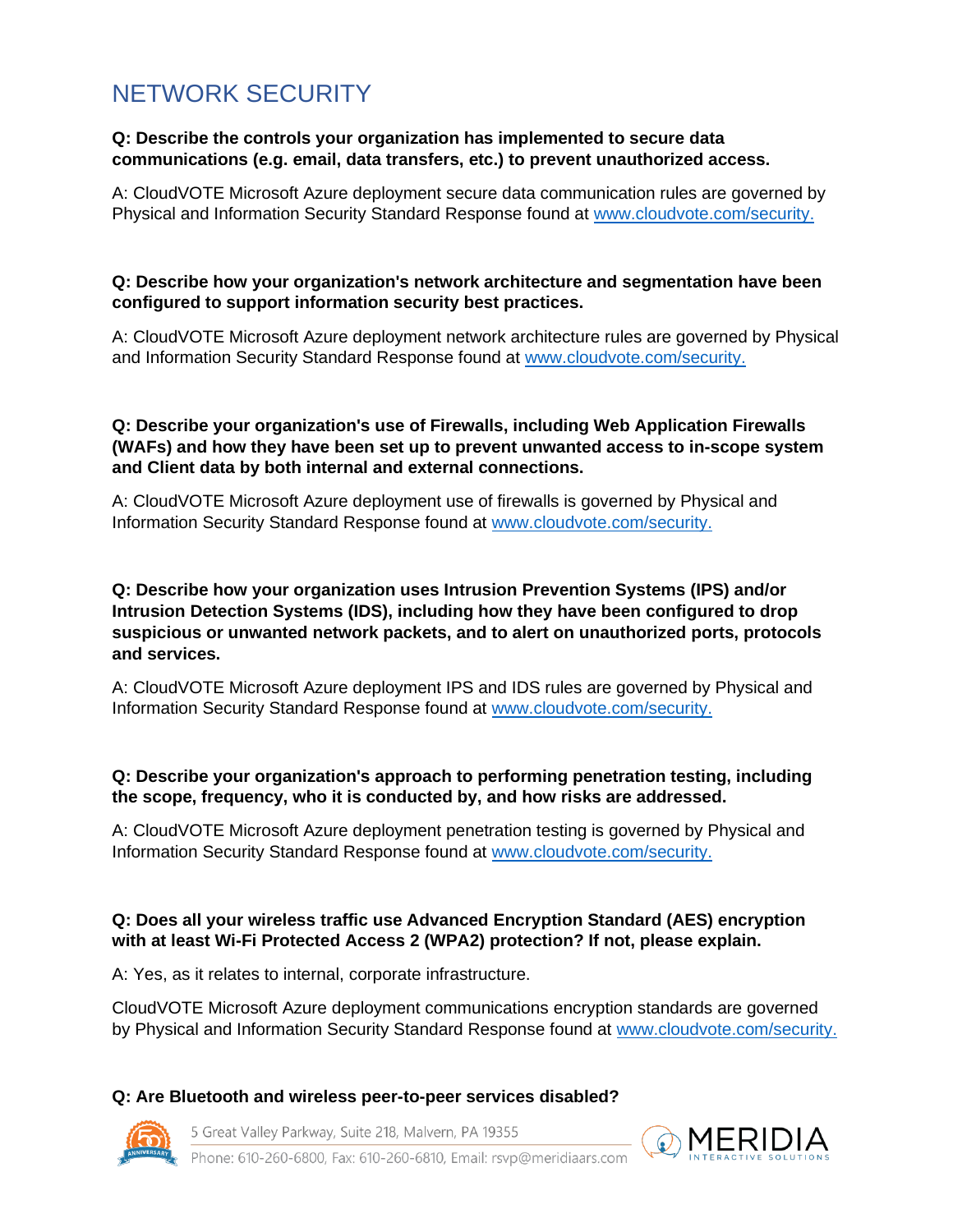A: Yes, as it relates to internal, corporate infrastructure.

CloudVOTE Microsoft Azure deployment use of Bluetooth and peer-to-peer devices is governed by Physical and Information Security Standard Response found at [www.cloudvote.com/security.](http://www.cloudvote.com/security)

# **Q: Are BYOD and untrusted devices placed in an isolated wireless network (internet access for BYOD via own VLAN)?**

A: Yes, as it relates to internal, corporate infrastructure.

CloudVOTE Microsoft Azure deployment use of BYOD and untrusted devices is governed by Physical and Information Security Standard Response found at [www.cloudvote.com/security.](http://www.cloudvote.com/security)



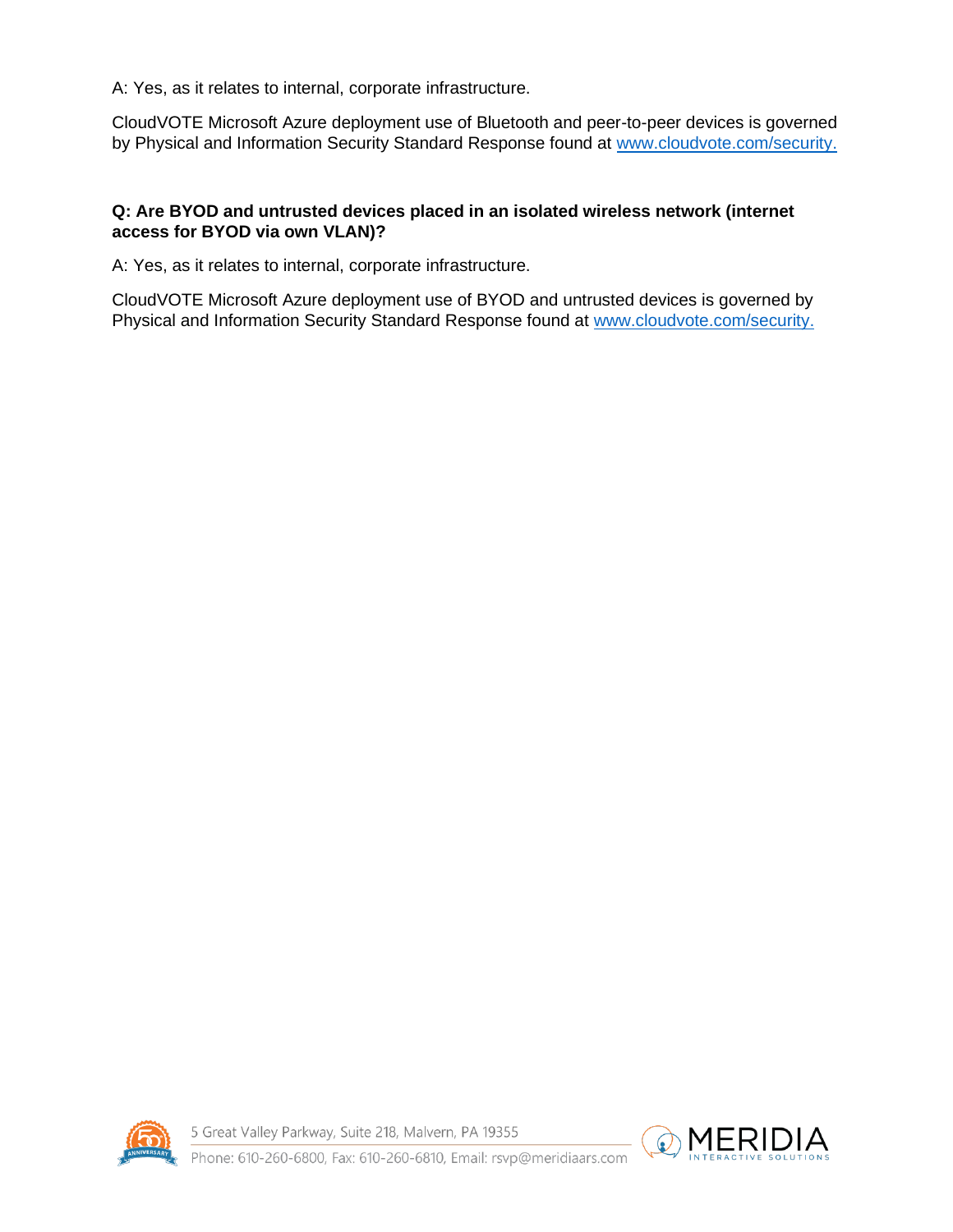# <span id="page-13-0"></span>INFRASTRUCTURE SECURITY

#### **Q: Describe your organization's process for hardening infrastructure (e.g. servers, databases, and network components), prior to deployment that will support the management of Client data.**

A: CloudVOTE Microsoft Azure deployment infrastructure hardening rules are governed by Physical and Information Security Standard Response found at [www.cloudvote.com/security.](http://www.cloudvote.com/security)

#### **Q: Describe how your organization performs vulnerability scanning of its infrastructure (e.g. servers, virtual machines, etc.), including: the scanning tools used and the frequency of scans.**

A: CloudVOTE Microsoft Azure deployment vulnerability scanning rules are governed by Physical and Information Security Standard Response found at [www.cloudvote.com/security.](http://www.cloudvote.com/security)

#### **Q: Describe how your organization tracks, prioritizes, implements action plans, and remediates vulnerabilities identified.**

A: CloudVOTE Microsoft Azure deployment action plans are governed by Physical and Information Security Standard Response found at [www.cloudvote.com/security.](http://www.cloudvote.com/security)

Additionally, as part of the contractual process, Meridia and the Client agree on a specific set of escalation rules and chain of contacts that support the Client's mission objective.

# **Q: Describe your organization's process to monitor and apply software patches for operating system, middleware, database and application layers to keep them current and on supported versions. Who is responsible to apply patches?**

A: CloudVOTE Microsoft Azure deployment software patch monitoring and application is governed by Physical and Information Security Standard Response found at [www.cloudvote.com/security.](http://www.cloudvote.com/security)

Additionally, as part of the contractual process, Meridia and the Client agree on specific rules and limitations of the patching process as it relates to severity levels and escalation rules.

# **Q: Describe your organization's strategy for managing virus and malware threats at each infrastructure endpoint (e.g. servers, laptops, mobile devices, etc.).**

A: CloudVOTE Microsoft Azure deployment virus and malware management is governed by Physical and Information Security Standard Response found at [www.cloudvote.com/security.](http://www.cloudvote.com/security)



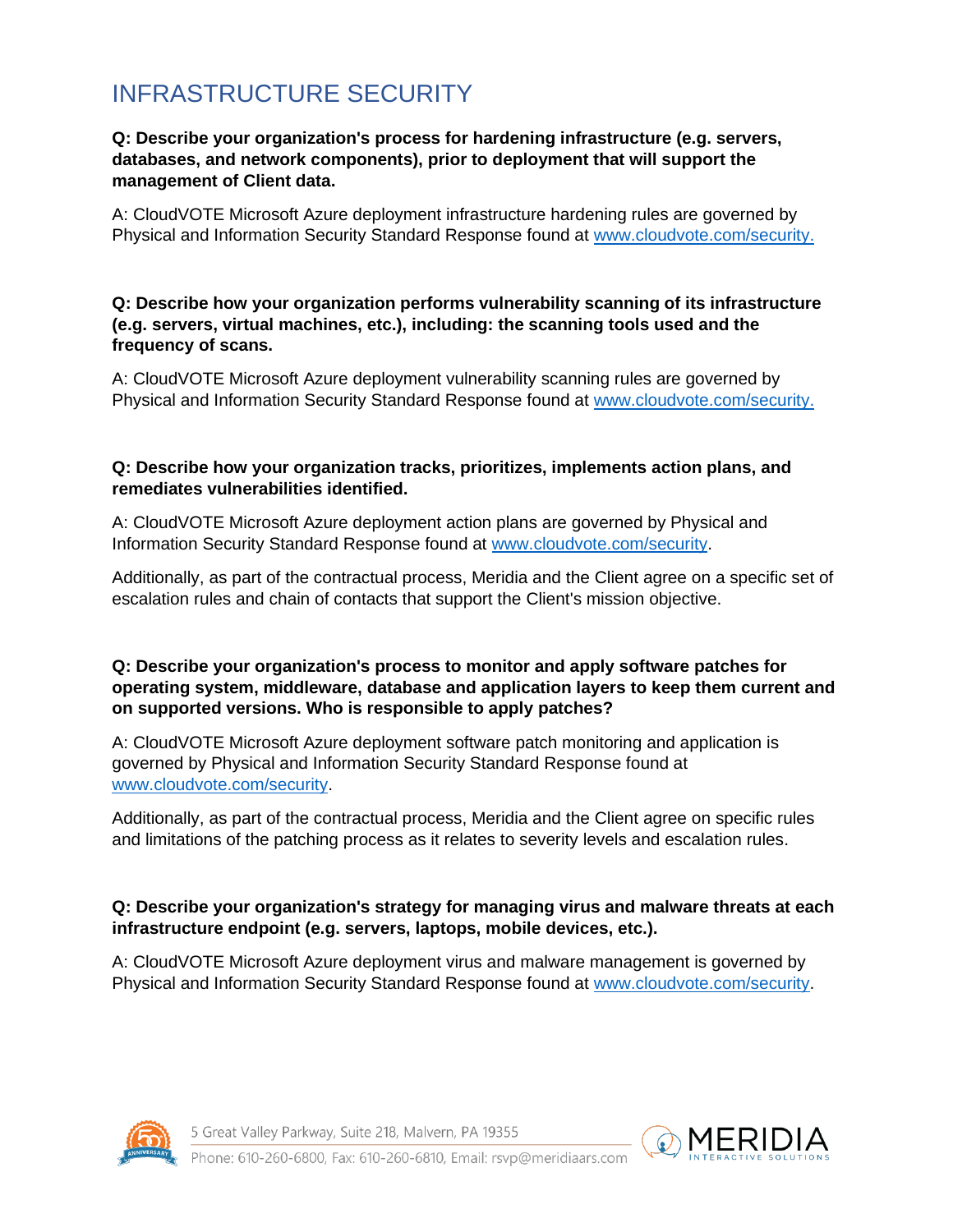#### **Q: Describe how your organization's policy or program to manage removable media and mobile devices (laptops, phones, CDs, external hard drives, USB drives, etc.).**

A: CloudVOTE Microsoft Azure deployment removable media and mobile device management is governed by Physical and Information Security Standard Response found at [www.cloudvote.com/security.](http://www.cloudvote.com/security)

# **Q: Describe how your organization manages hardware life-cycling practices, including IT asset disposition at end of life.**

A: CloudVOTE Microsoft Azure deployment hardware life-cycle practices are governed by Physical and Information Security Standard Response found at [www.cloudvote.com/security.](http://www.cloudvote.com/security)

# **Q: Describe the processes for maintaining the integrity of secure configurations for hardware and software and how you go about proactively detecting and addressing configuration drift.**

A: CloudVOTE Microsoft Azure deployment secure configurations and configuration drifts are governed by Physical and Information Security Standard Response found at [www.cloudvote.com/security.](http://www.cloudvote.com/security)



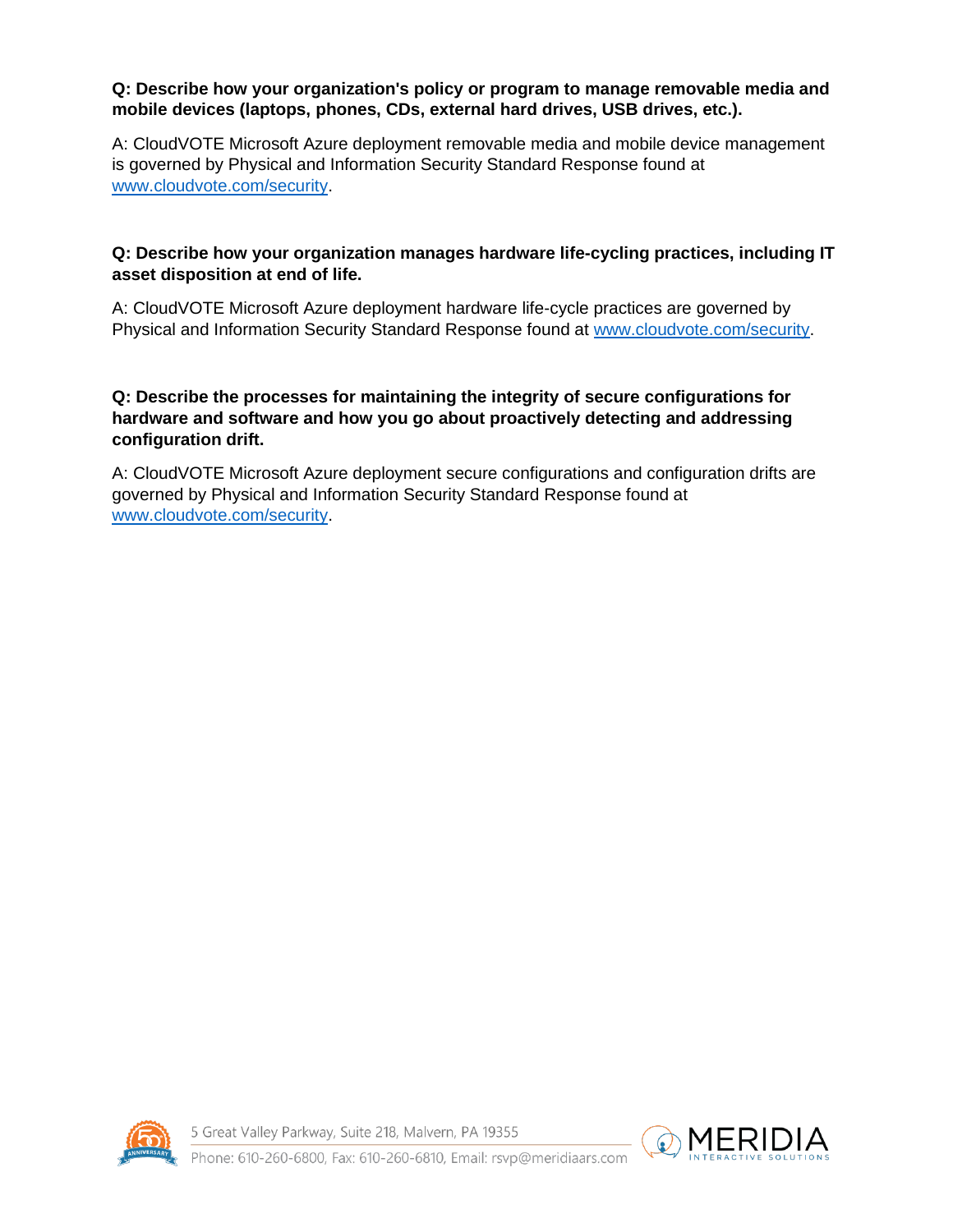# <span id="page-15-0"></span>CHANGE MANAGEMENT

**Q: Describe your organization's change management process for in-scope systems, including how changes are tracked, reviewed, tested, approved and migrated to production.**



are already in production. We work in accordance with the Service Level Agreements signed with the Client against problems of different severity levels. Meridia has implemented the process of Impact Analysis and Root Cause Analysis for problem identification and resolutions. We can maintain different versions of the systems using elaborate SCM processes and tools. We ensure that baselines for different changes are properly identified and changes to code are properly monitored and controlled. Following is the basic flow of a change request:

# **Q: Describe how your organization uses separate environments (production vs. nonproduction) in the change management process.**

A: Meridia develops all software in a separate, Single-Tenant MS Azure environment, independent of any other Client's instances.

All changes are deployed to this "Staging" environment first for QA testing and any applicable code revisions.

Client may obtain temporary access to the system on an as-needed basis to perform release acceptance testing.

Once release is accepted, the primary (production) environment is updated per contractually agreed-upon schedule and notification rules.



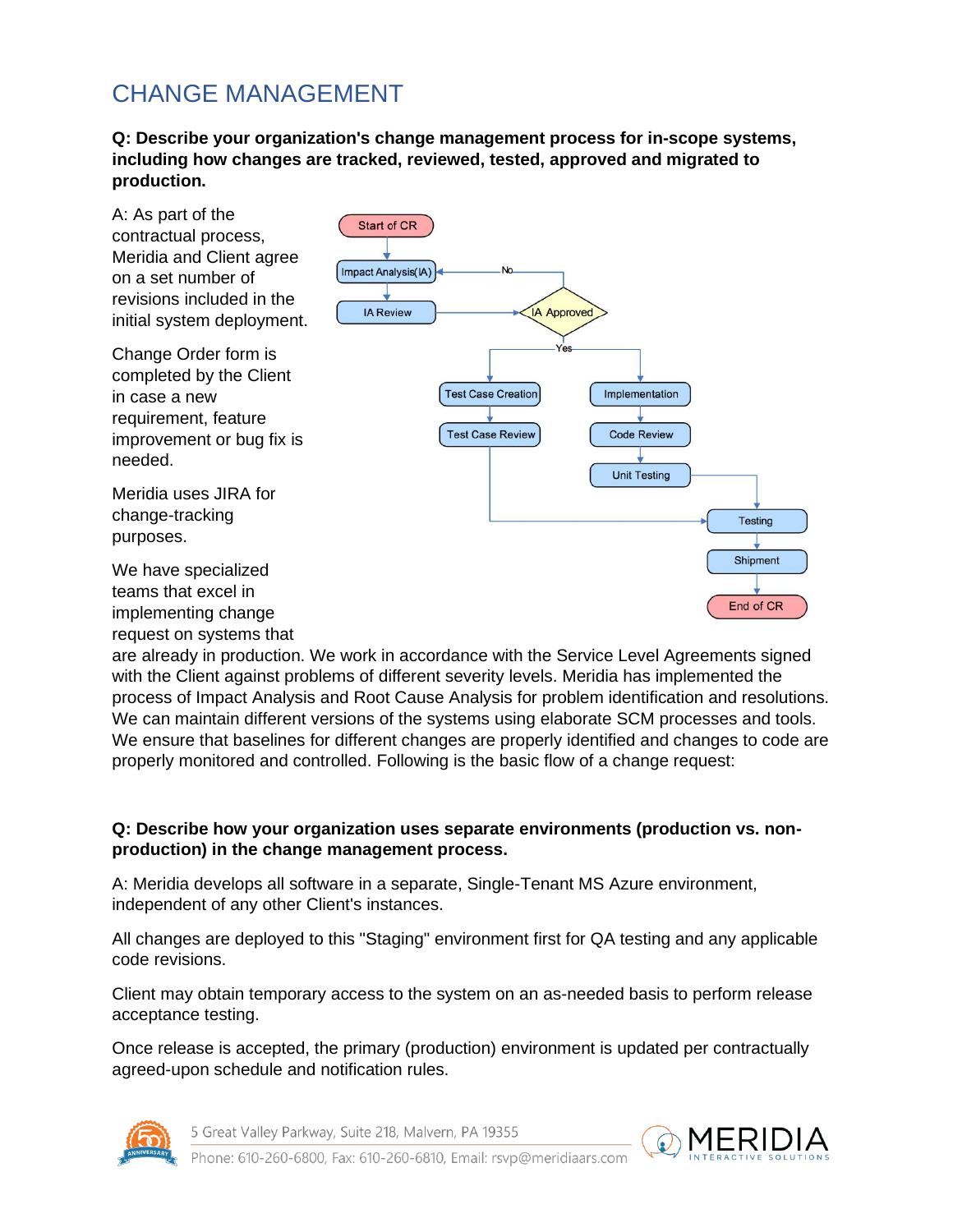# <span id="page-16-0"></span>SOFTWARE DEVELOPMENT

#### **Q: Describe the software development process followed by your organization's development staff, including the development methodology used (e.g. RAD, Waterfall, Agile, etc.), and how it incorporates secure software development practices.**

A: Meridia uses JIRA and BitBucket secure, hosted development tools to create, manage and release software. Meridia develops using Agile methodology, which ensures quick and responsive approach to all Client's needs.

Meridia maintains different environments and code commit/approval process. Meridia has a development, staging, and production environment. And for data separation, some Clients have their own separate environment as well. Code is fully tested through a strict change management procedure. QA is involved at each level and shipment assurance is done when a new feature is moved from one environment to the other by QA or application specialists.

#### **Q: Describe your organization's policy and practices regarding use of a Client's production data in non-production environments, such as your employee desktop systems or systems used for development, testing, or QA.**

A: Meridia never uses, stores, or otherwise manipulates Client's production data in a nonproduction environment.

During a release testing period, non-production environment will be used to create, store and manage "test" data, which is temporary in nature and will not be retained past the duration of the test.

#### **Q: Describe how your organization performs code scanning (e.g. peer reviews, dynamic, static scanning, etc.) including the technology tools used and how identified security flaws or defects are remediated.**

A: Meridia performs code scanning in three stages: 1) developer runs a smoke test in a single test environment 2) QA runs compatibility test on all supported environments 3) project manager runs functionality tests against all recorded issues/sprints.

Defects are reported to the development team directly in JIRA and immediately prioritized and resolved according to agreed-upon schedule.

# **Q: Describe how your organization's software developers are adequately trained in secure software development practices (e.g. input validation, OWASP, etc.).**

A: Meridia employs software development professionals with CMMI Level 2, ISO 9000:2001, and HIMSS Healthcare Security certification. Moreover, we require ongoing technology and compliance training from all resources dedicated to a specific Client's project that requires it.



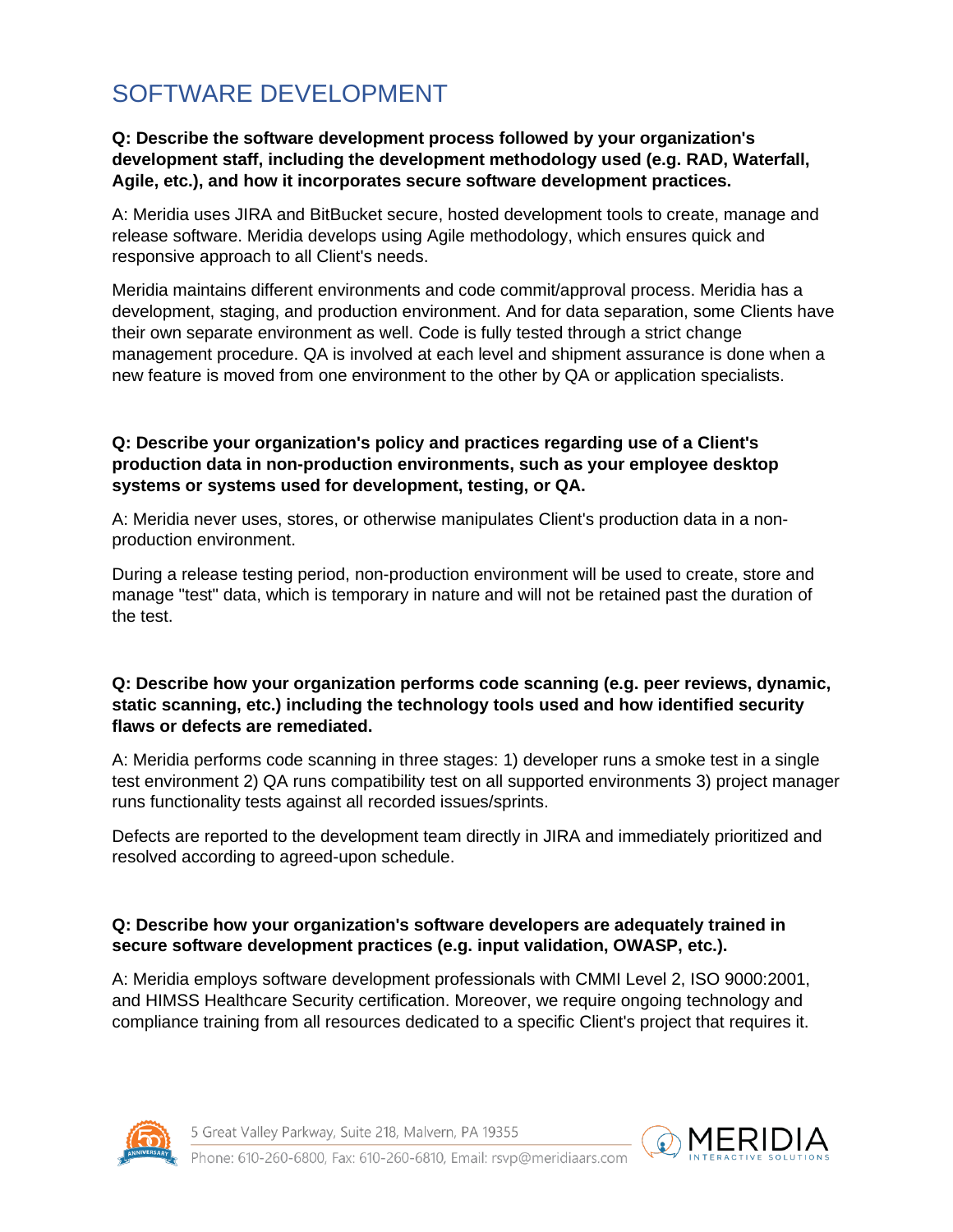# <span id="page-17-0"></span>LOGGING & MONITORING

#### **Q: Describe the type of system events that audit logs are configured to capture for monitoring and alerting (e.g. login attempts, administrator changes, etc.).**

A: CloudVOTE Microsoft Azure deployment offers a variety of logging capabilities, including, but not limited to:

- Control/management logs - give visibility into the Azure Resource Manager CREATE, UPDATE, and DELETE operations. Azure Activity Logs is an example of this type of log.

- Data plane logs - give visibility into the events raised as part of the usage of an Azure resource. Examples of this type of log are the Windows event System, Security, and Application logs in a virtual machine and the Diagnostics Logs configured through Azure Monitor.

- Processed events - give information about analyzed events/alerts that have been processed on your behalf. Examples of this type are Azure Security Center Alerts where Azure Security Center has processed and analyzed your subscription and provides concise security alerts.

All CloudVOTE Microsoft Azure deployment logging is governed by CloudVOTE Physical and Information Security Standard Response documentation located at [www.cloudvote.com/security.](http://www.cloudvote.com/security)

**Q: Describe how your organization ensures important audit logs (e.g. application, database and operating system) are tamper resistant and identify the duration they are retained or archived.**

A: All CloudVOTE Microsoft Azure deployment logging is governed by CloudVOTE Physical and Information Security Standard Response documentation located at [www.cloudvote.com/security.](http://www.cloudvote.com/security)

### **Q: Describe how your organization performs log collection/aggregation for review and alerting purposes, including the technologies used (e.g. Splunk, LogRhythm, ArcSight, etc.) and integration with CSIRT or SOC teams.**

A: All CloudVOTE Microsoft Azure deployment logging is governed by CloudVOTE Physical and Information Security Standard Response documentation located at [www.cloudvote.com/security.](http://www.cloudvote.com/security)



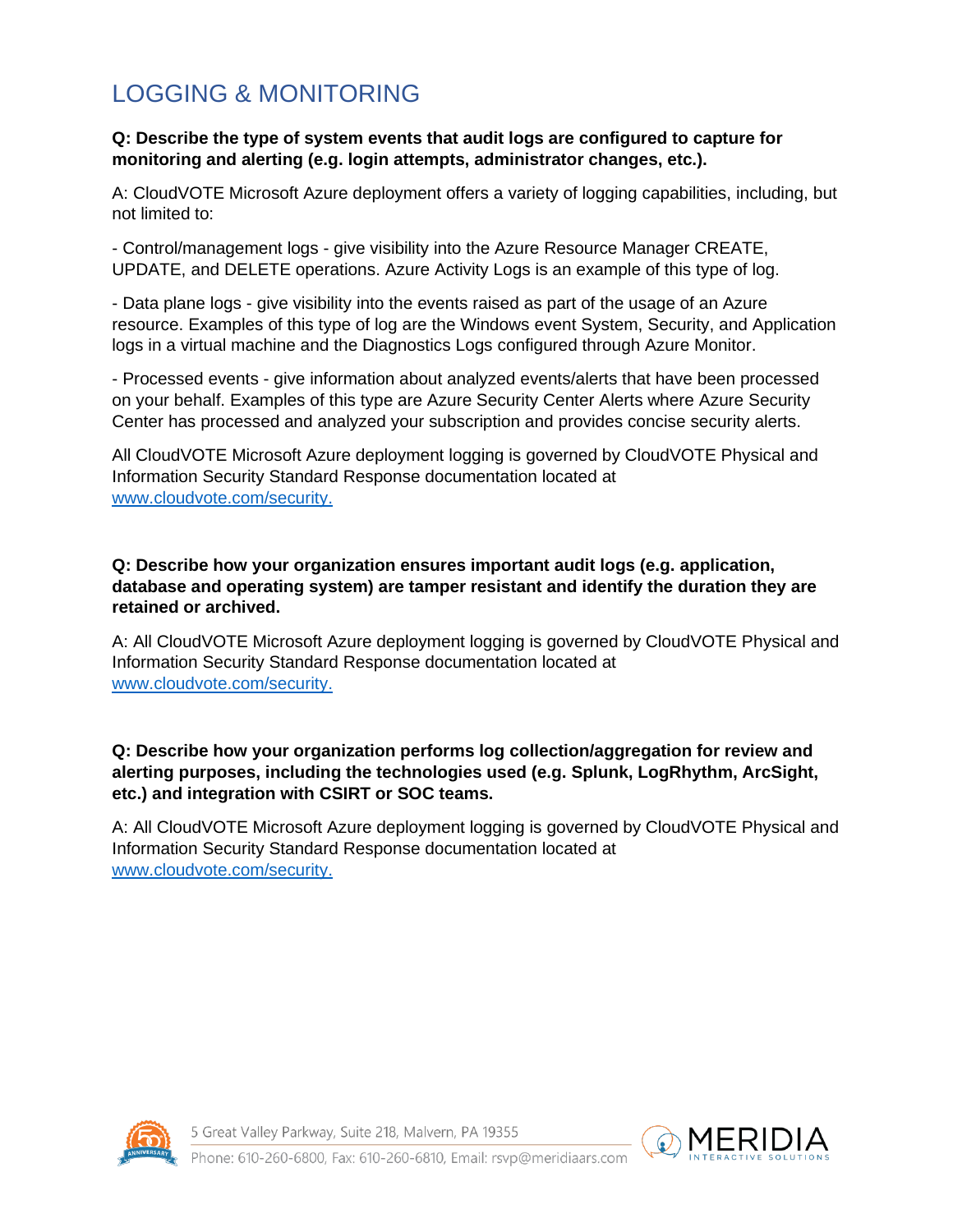# <span id="page-18-0"></span>PHYSICAL & ENVIRONMENTAL

### **Q: Identify the physical locations (e.g. operations facilities, SOC, data centers, etc.), including any third-party locations where in-scope systems and Client data will reside.**

A: No on-site CloudVOTE deployment exists.

All CloudVOTE instances are hosted in Microsoft Azure regional centers (and their backups).

### **Q: Describe your organization's process to administer and manage visitor access to corporate facilities, including identification verification, sign-in/out, escorting, and access log reviews.**

A: All CloudVOTE Microsoft Azure deployment physical security rules are governed by CloudVOTE Physical and Information Security Standard Response documentation located at [www.cloudvote.com/security.](http://www.cloudvote.com/security)

### **Q: Describe the preventative and detective physical security control mechanisms (e.g. CCTV, mantraps, guards, locked doors, etc.) your organization has implemented to protect facilities that store and process Client data.**

A: All CloudVOTE Microsoft Azure deployment physical security rules are governed by CloudVOTE Physical and Information Security Standard Response documentation located at [www.cloudvote.com/security.](http://www.cloudvote.com/security)

# **Q: Describe the environmental controls (e.g. fire suppression, HVAC, UPS, generators, raised floors, etc.) your organization has implemented to ensure availability of systems that host Client data.**

A: All CloudVOTE Microsoft Azure deployment physical security rules are governed by CloudVOTE Physical and Information Security Standard Response documentation located at [www.cloudvote.com/security.](http://www.cloudvote.com/security)



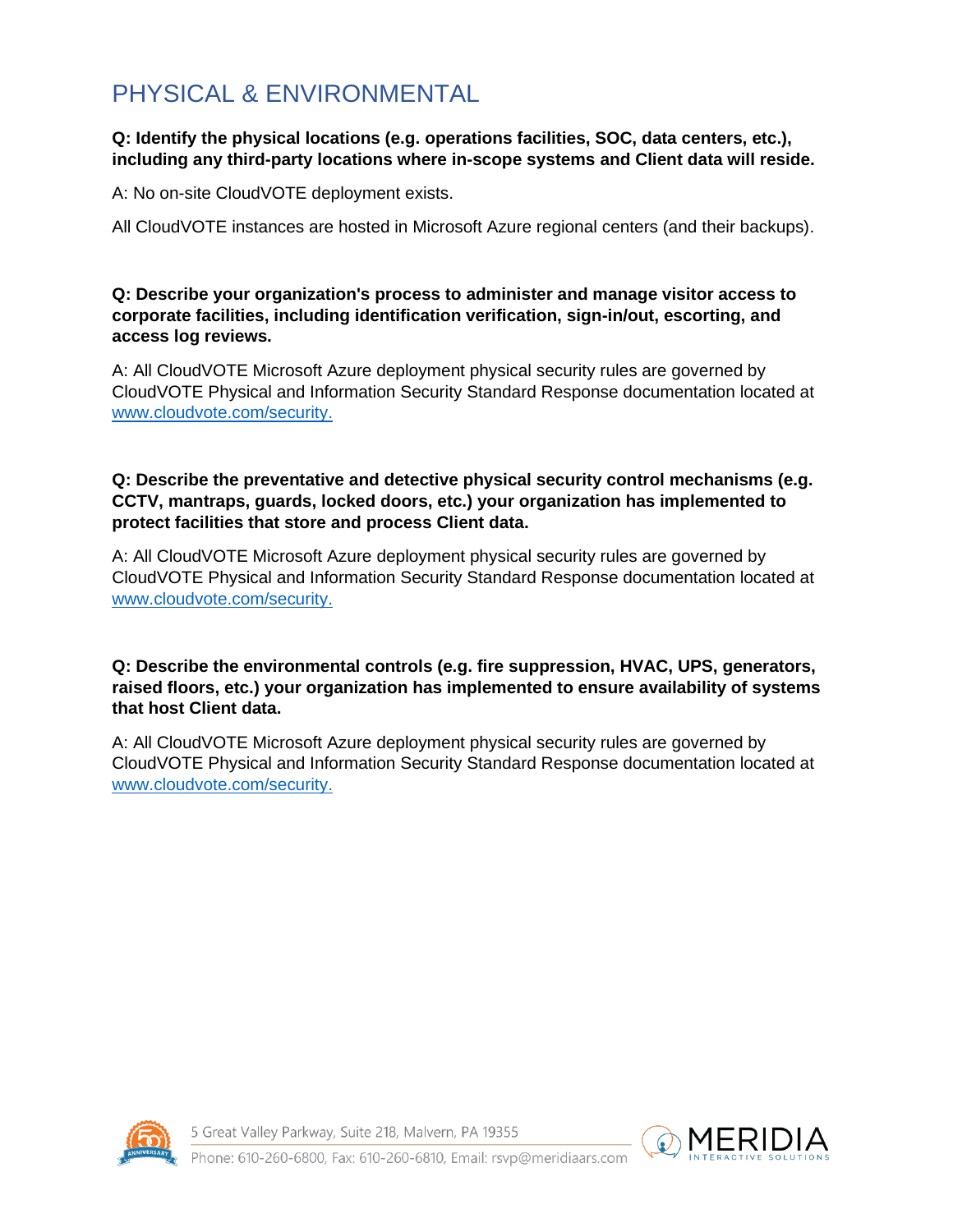# <span id="page-19-0"></span>RESILIENCY

#### **Q: Describe your organization's data backup strategy including how you monitor backup jobs or real-time data transfers to verify the ability to restore.**

A: All CloudVOTE Microsoft Azure deployment backup and resiliency rules are governed by CloudVOTE Resiliency & Backup Standard Response documentation located at [www.cloudvote.com/security.](http://www.cloudvote.com/security)

### **Q: Describe your organization's Service Level Agreement (SLA) provided to Clients for your product or service offering to ensure availability.**

A: See attached "Required Service Levels and Service Level Credits - Sample".

# **Q: Describe your organization's Business Continuity and Disaster Recovery (BCP/DR) strategies for your IT systems, including the frequency of plan tests and policy updates.**

A: All CloudVOTE Microsoft Azure deployment backup and resiliency rules are governed by CloudVOTE Resiliency & Backup Standard Response documentation located at [www.cloudvote.com/security.](http://www.cloudvote.com/security)

### **Q: Describe your organization's use of Business Impact Analysis (BIA), specifically the recovery time (RTO) and recovery point objectives (RPO) specific to IT systems supporting Client data.**

A: All CloudVOTE Microsoft Azure deployment backup and resiliency rules are governed by CloudVOTE Resiliency & Backup Standard Response documentation located at [www.cloudvote.com/security.](http://www.cloudvote.com/security)

# **Q: Describe the process of backing up systems and data, addressing these specific questions:**

**How are the systems backed up?**

**How often are the systems backed up?**

**Are there offline backups available?**

**How do you test the integrity of your offline backups and how often?**

# **What is the process you follow when backups fail?**

A: All CloudVOTE Microsoft Azure deployment backup and resiliency rules are governed by CloudVOTE Resiliency & Backup Standard Response documentation located at [www.cloudvote.com/security.](http://www.cloudvote.com/security)



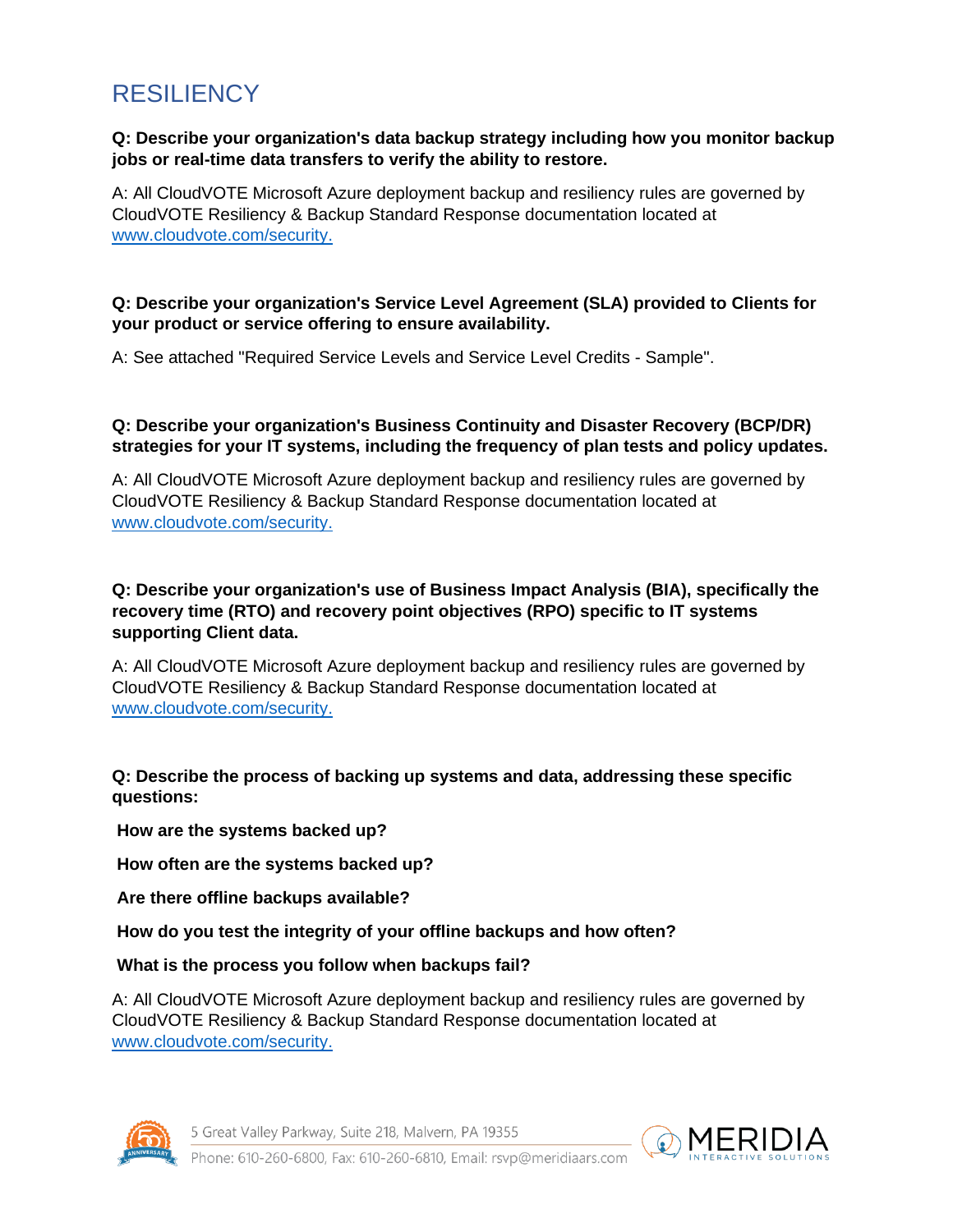# <span id="page-20-0"></span>CLOUD COMPUTING

#### **Q: Describe your capabilities to retain, restore, return, purge and destroy customer data.**

A: Client using CloudVOTE can manage data (including archival, restoration and deletion) on their own without Meridia's input or control.

Meridia can guarantee timely data purge/destruction if requested by the Client.

# **Q: As a consumer of your cloud solution can Client opt in or out of service pack upgrades? Are some upgrades mandatory and others optional?**

A: Yes, partially.

Meridia has no control over Microsoft Azure emergency/critical/urgent infrastructure maintenance, thus cannot guarantee certain service packs and patches will not be applied over others.

Meridia can configure the Client's CloudVOTE instance to optimal patch/update schedule based on Client's requirements as specified in the contract.

# **Q: What measures are in place to prevent upgrades from breaking Client integrations? Do you issue release notes and recommendations in advance of each upgrade (for example: guidelines on where, when, and how to perform regression testing)?**

A: Given above answers about limited nature of Meridia's involvement in urgent/critical patch and service pack deployment by Microsoft Azure maintenance team, we can guarantee:

- extensive testing before patch/upgrade implementation in case the patch/service pack is in our control.

- Client will have an opportunity to test and accept the upgrade before being deployed.

# **Q: Have your hosting facilities been rated by the Uptime Institute or similar organization? If so, please provide the rating and date rated.**

A: All CloudVOTE Microsoft Azure deployment uptime guarantees are governed by official SLA documentation found at [https://azure.microsoft.com/en-us/support/legal/sla/summary/.](https://azure.microsoft.com/en-us/support/legal/sla/summary/)

**Q: Are third parties involved in your provisioning of data center services? If yes, please identify those third parties, services and provide websites and contact information if possible.**

A: Not on Meridia's side. Microsoft manages Azure environment.



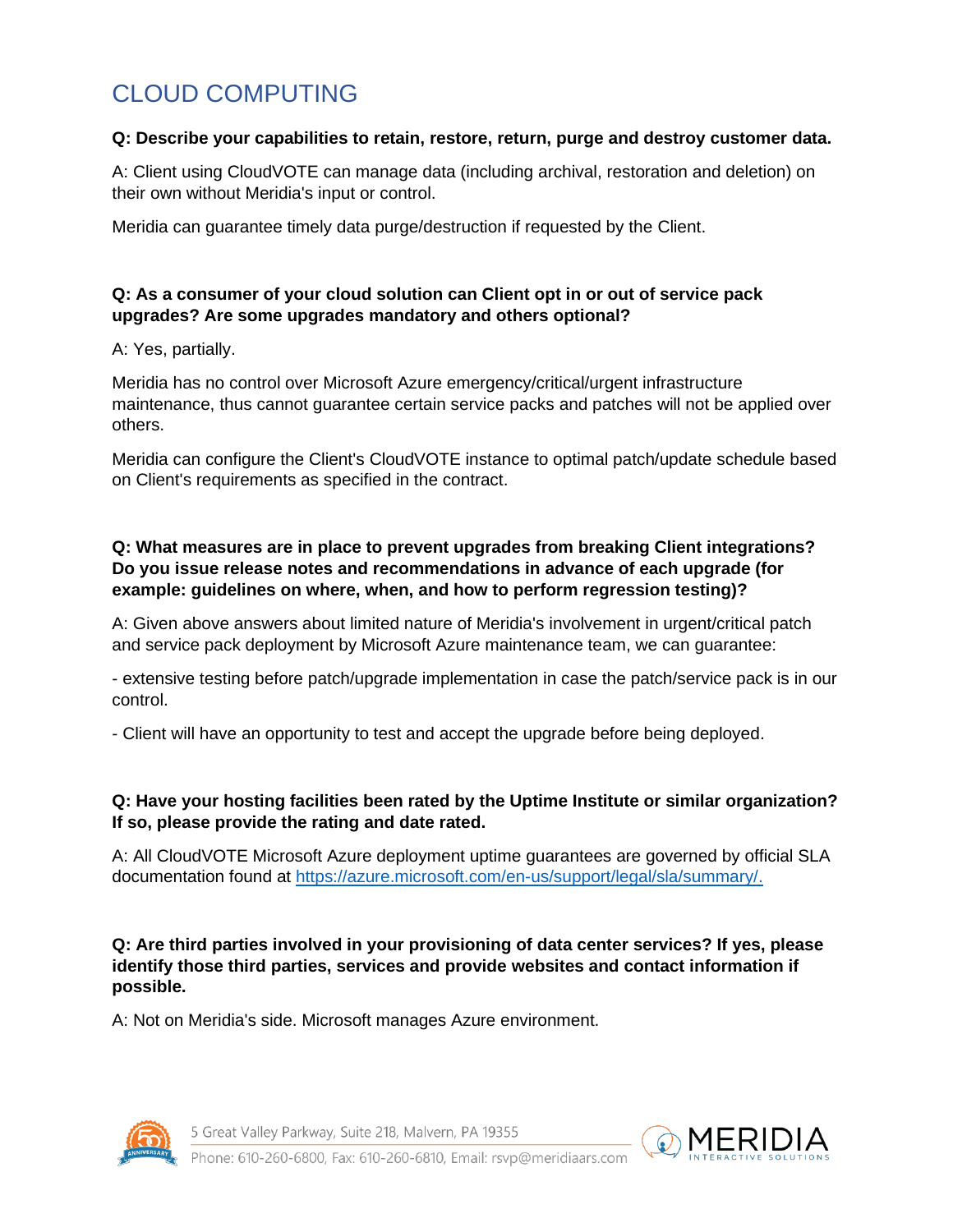#### **Q: Does your solution support one or more secure varieties of File Transfer Protocol (FTP)? Explain the general mechanism and standards supported.**

A: Meridia uses the SFTP protocol, Secure File Transfer Protocol. The Secure File transfer Protocol ensures that data is securely transferred using a private and safe data stream. It is the standard data transmission protocol for use with the SSH2 protocol. Before establishing a connection, the SFTP server sends an encrypted fingerprint of its public host keys to ensure that the SFTP connection will be exchanging data with the correct server.

Secure Shell (SSH) is a cryptographic network protocol for operating network services securely over an unsecured network.

# **Q: What technical documentation can you provide Clients for your solution's APIs?**

A: Meridia (CloudVOTE SaaS) does not provide any public APIs.

**Q: Can your Clients export data from your solution to their own cloud solutions and if so how (e.g., do you use a Docker based approach, or something else)?**

A: Yes. By default, export to variety of formats is enabled:

- Excel
- Word
- CSV

Client can opt-in for SFTP transfer of a custom format (e.g. XML) if integration with Client's own third-party solution is needed.

# **Q: What Client PC/laptop operating systems (Windows, Macintosh, etc.) does your solution support? Differentiate by OS version if/where appropriate.**

A: Minimum System Requirements are:

Microsoft Windows 7, 8, 10 (32bit + 64bit)

Microsoft Office 2010, 2013, 2016 (32bit + 64bit)

USB 1.0 or higher

250MB or more of installation space + any storage space needed for Client's local data

4GB RAM (8GB recommended)

Core i3 CPU (Core i5 recommended)

**Q: What Client PC/laptop browsers (Internet Explorer, Firefox, Safari, etc.) does your solution support? Differentiate by browser version if/where appropriate.**



5 Great Valley Parkway, Suite 218, Malvern, PA 19355

**MERIDIA** 

Phone: 610-260-6800, Fax: 610-260-6810, Email: rsyp@meridiaars.com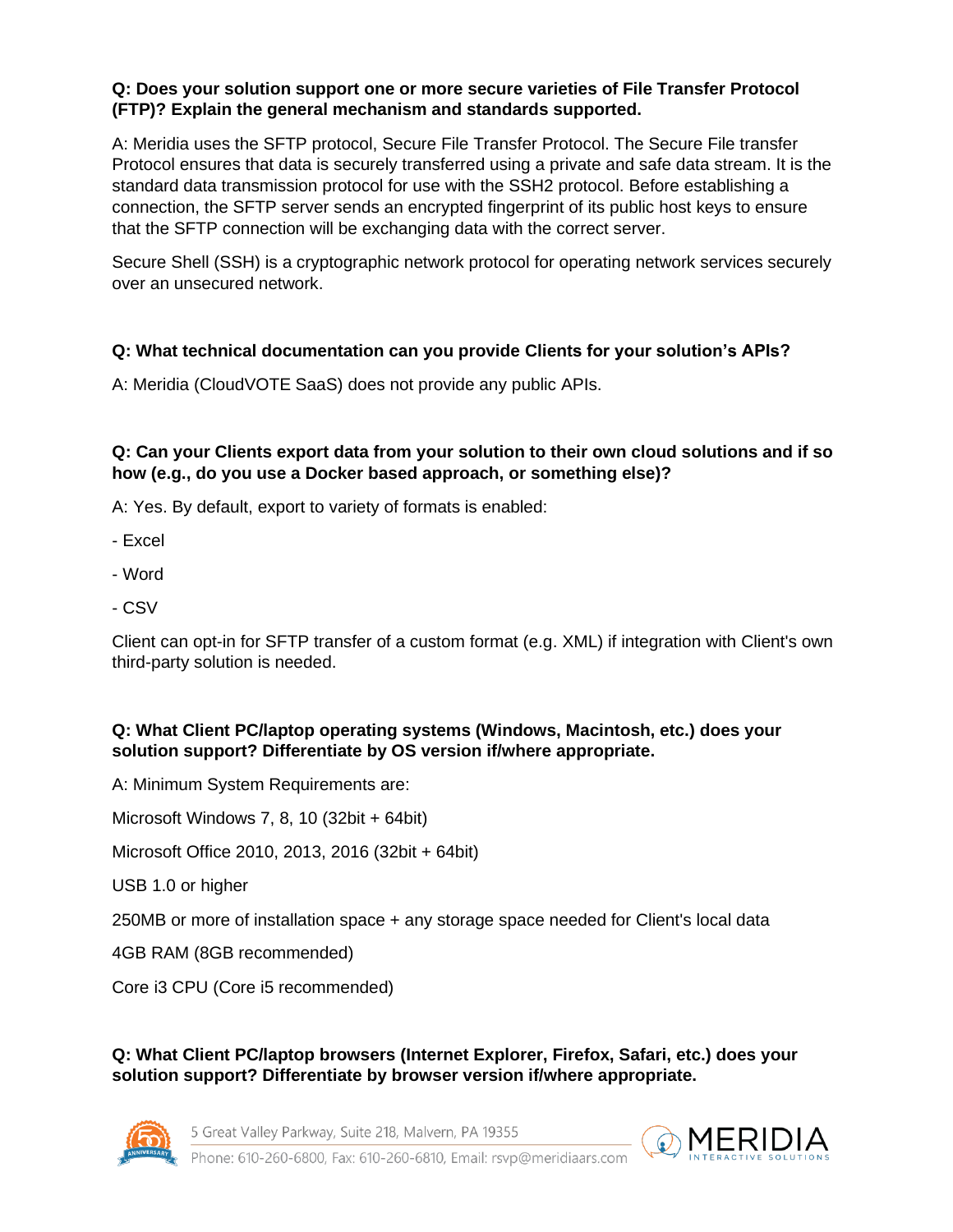A: IE11, Firefox 55 or higher, Edge, Chrome 55 or higher.

### **Q: What Client smartphone and tablet operating systems (iPhone, iPad, Droid, Android, etc.) does your solution support? Differentiate by smartphone and tablet OS version if/where appropriate.**

A: Any smartphone OS with internet browser (default brand browser, Chrome mobile, Firefox mobile, etc...)

**Q: What server operating system(s) (Windows, Linux, other flavors of UNIX, other) does your SaaS solution run on? Are certain solution functions limited to a certain OS? Differentiate by OS version if/where appropriate.**

A: Microsoft Windows Server.

**Q: What application server environment(s) (WebLogic, WebSphere, other) does your solution run in? Differentiate by application server version if/where appropriate.**

A: Windows Web App Service.

**Q: What web server(s) (Apache, IIS, other) does your solution run on? Differentiate by web server version if/where appropriate.**

A: IIS.

**Q: What database management system(s) (Oracle, SQL Server, DB2, other) does your solution run on? Differentiate by DBMS version if/where appropriate.**

A: SQL.

**Q: For Client-side implementations of your solution (including browser version, offlineaccess version if applicable, tablet and smartphone versions if applicable), what data is cached Client-side? How is such data deleted or otherwise managed at session termination? If answer differs for each solution, please provide all relevant responses.**

A: Meridia applications do not store any browser/Client-side data in cache or cookies.



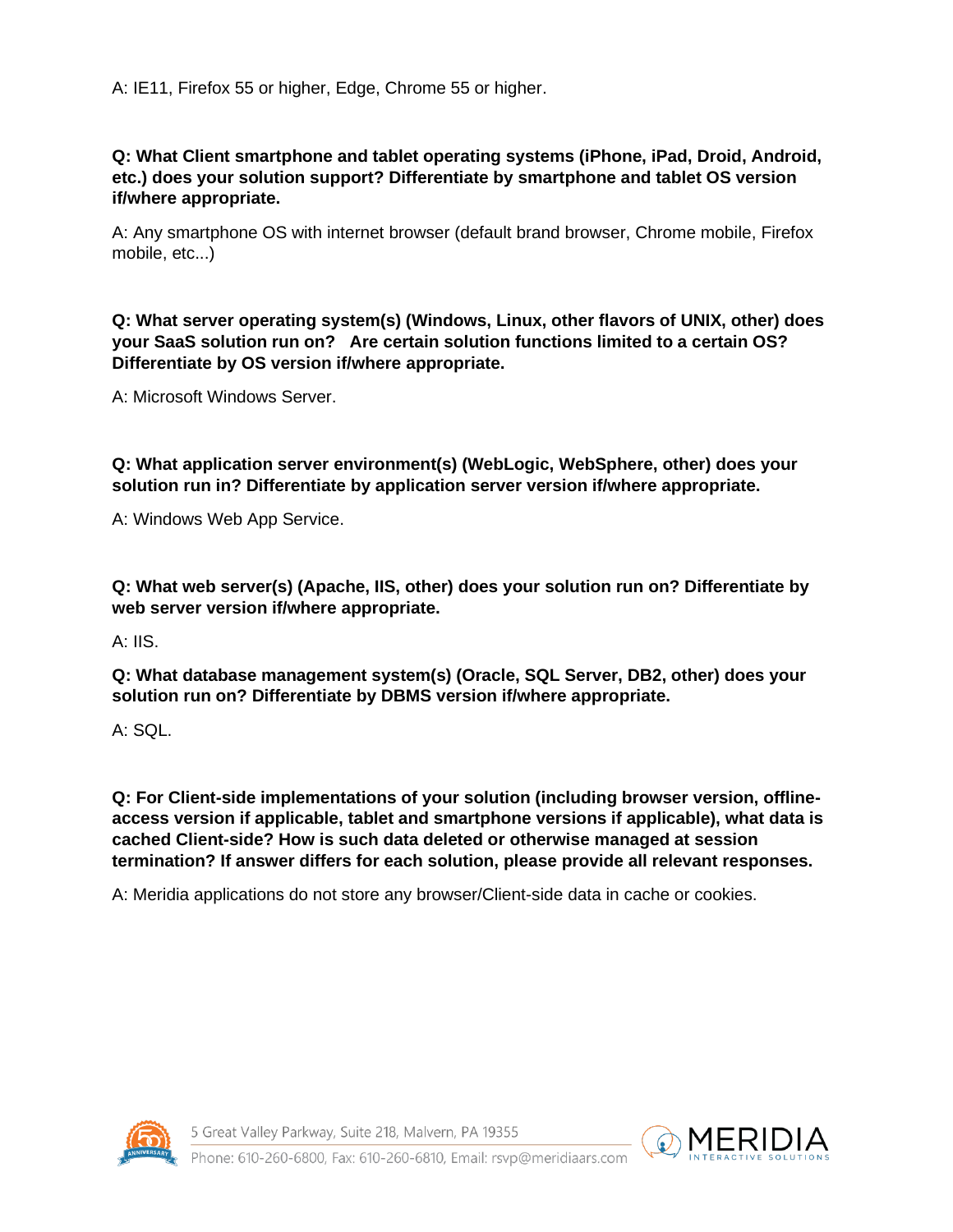**Q: If data is clustered, mirrored, duplicated or otherwise distributed, can the physical location of data be changed without Client's knowledge or consent? If so, if Client needs to recall, delete, or otherwise modify distributed data, can you furnish all the location(s) of all such distributed data to Client for those purposes?**

A: No. Client's data will not be moved or distributed without Client's knowledge and prior approval.



5 Great Valley Parkway, Suite 218, Malvern, PA 19355



Phone: 610-260-6800, Fax: 610-260-6810, Email: rsyp@meridiaars.com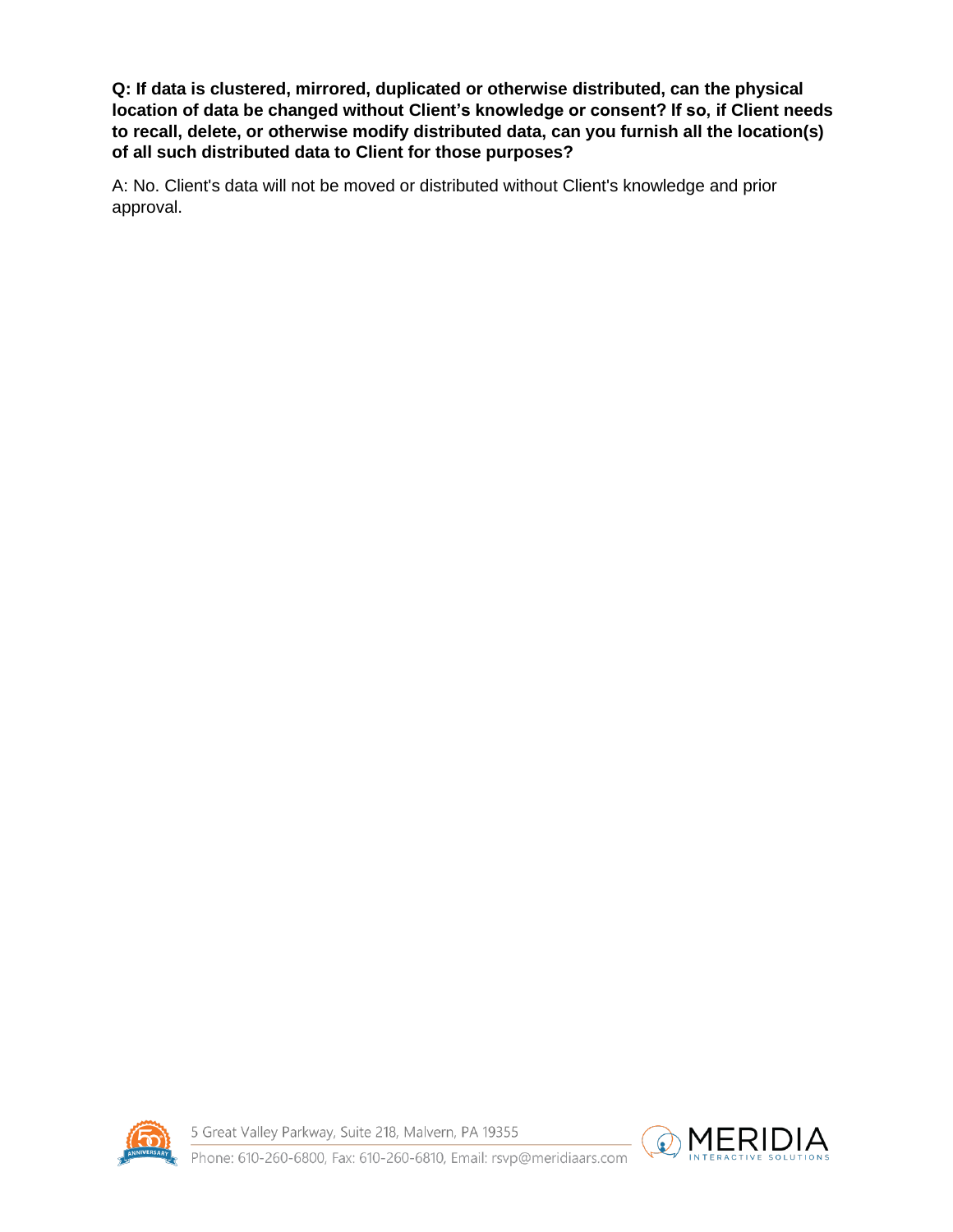# <span id="page-24-0"></span>VENDOR MANAGEMENT

#### **Q: Describe all third-party vendors your organization does business with that will have access to in-scope systems and Client data.**

A: Client data is accessible to the Microsoft Azure team, indirectly. All remaining vendors are shielded from customer's data and provided access on an as needed basis or to help fix any fault in the system. Meridia also tries to limit access to the data, in this scenario as well, and tries to first duplicate the issue on staging environments.

# **Q: Describe how your organization evaluates your third-party partners (vendors) to ensure they adequately support the availability, confidentiality and integrity required by your Clients.**

A: Meridia is very selective in its hiring of third-party vendors. For software development outsourcing, Meridia requires that the vendor has industry standard certifications in place. Meridia's current software vendor is ISO9001:2008 quality management system certified and CMMI Maturity Level 2 Appraised by the Software Engineering Institute of the Carnegie Mellon University. Their employees are trained on software security standards (HIPAA) on an ongoing basis.

For infrastructure outsourcing, Meridia has selected Microsoft's Azure platform which is one of the top three cloud "Infrastructure-as-a-Service" (IaaS) and "Platform-as-a-Service" (PaaS) solutions.

For hardware vendors, Meridia outsources its proprietary hardware development to ISO9001 certified vendor.

Meridia management believes in long term vendor engagement. All our vendors are with us for more than five years eliminating risk of new vendor unpredictable performance etc.